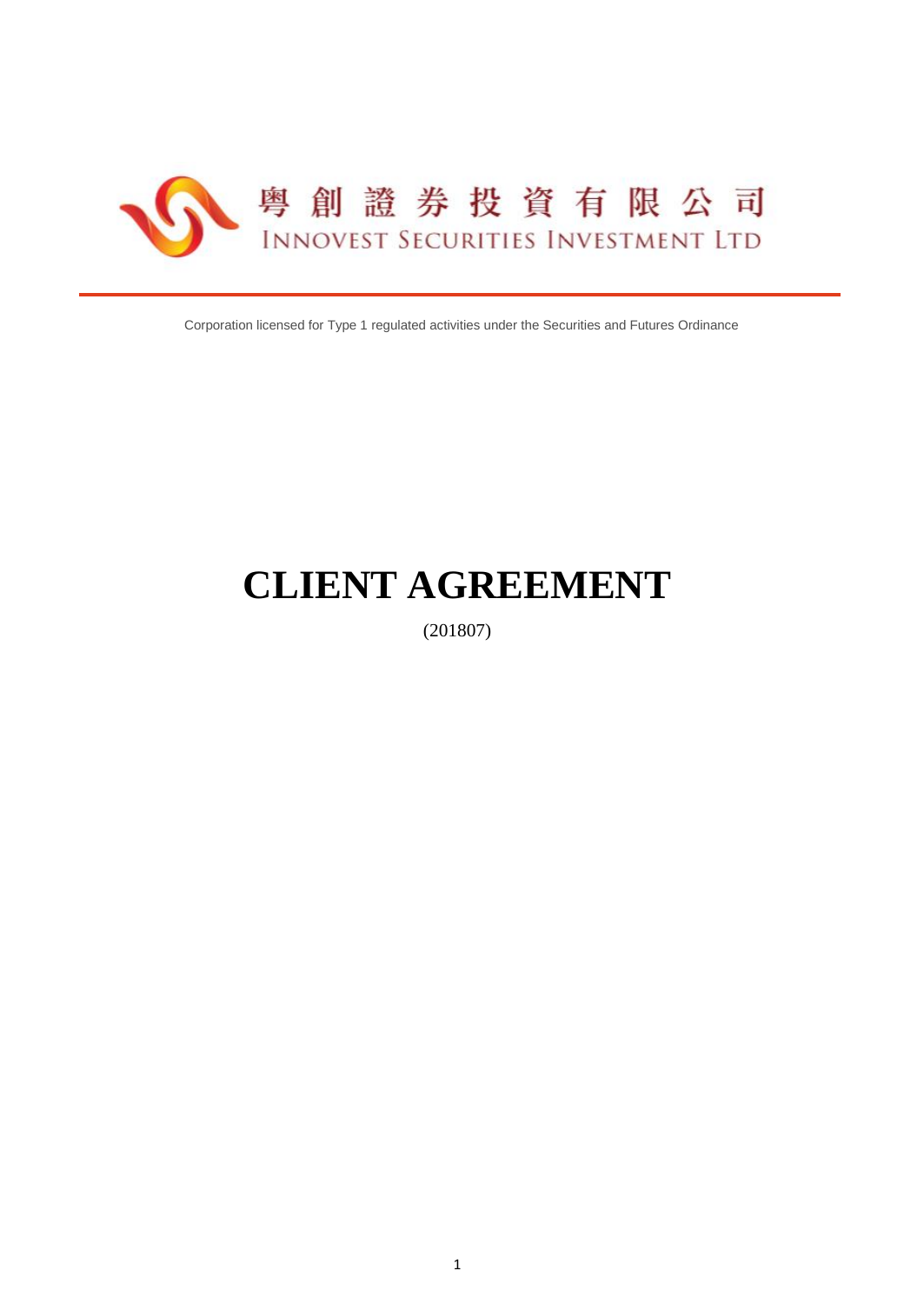This document together with the related Account Opening Form contains important terms and conditions that apply to and constitute the agreement on all Accounts made between the Client and Innovest Securities Investment Limited. The Client has been advised to read this Agreement carefully and retain it for the Client's future reference.

# **Table of Contents**

- Part 1 Definition and Interpretation
- Part 2 Standard Terms and Conditions
	-
	- 1. Application<br>2. The Accour The Account
	- 3. Applicable Laws and Rules
	- 4. Instructions and Transactions<br>5. Settlement
	- **Settlement**
	- 6. Safekeeping of Securities
	- 7. Cash Held for the Client
	- 8. Exchange Conversion
	- 9. Brokerage, Fees, Soft Commission and Rebates
	- 10. Joint Account
	- 11. Lien, Set-off and Combination of Accounts
	- 12. Money Laundering
	- 13. Tax Requirements
	- 14. Amendment
	- 15. Limitation of Liability and Indemnity
	- 16. Default
	- 17. Termination
	- 18. Notices and Communication
	- 19. General Provisions
	- 20. Risk Disclosure Statements
	- 21. Representation, Warranties and Undertakings
- Part 3 Additional Terms and Conditions for Internet Trading Client
- Part 4 Risk Disclosure Statement for all Clients
- Part 5 Risk Disclosure Statements- Derivative Products
- Part 6 Personal Information Collection Statement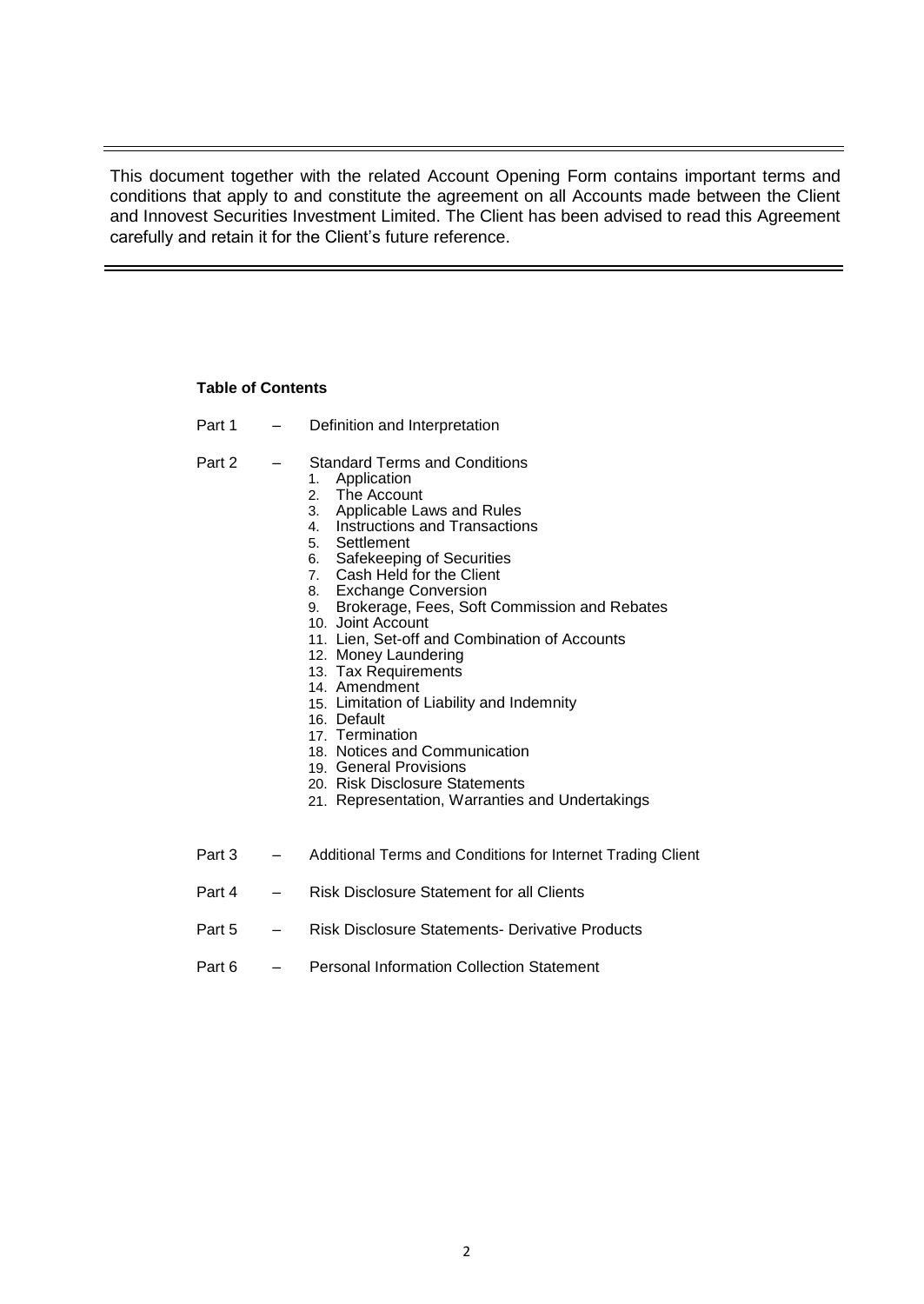**The Client hereby requests Innovest Securities Investment Limited to open an Account(s) for the Client and agrees to accept and be bound by the following terms and conditions:**

# **Part 1 – Definition and Interpretation**

| In this Agreement, unless the context otherwise requires, the following terms shall bear the following meanings:<br>1. |                                     |                                                                                                                                                                                                                                                                                                                                                                                                                                                                                                                                                                                                |
|------------------------------------------------------------------------------------------------------------------------|-------------------------------------|------------------------------------------------------------------------------------------------------------------------------------------------------------------------------------------------------------------------------------------------------------------------------------------------------------------------------------------------------------------------------------------------------------------------------------------------------------------------------------------------------------------------------------------------------------------------------------------------|
|                                                                                                                        | "Account(s)"                        | any securities trading account(s) including cash account(s), and Internet Trading<br>account(s) from time to time opened in the Client's name and maintained with Innovest<br>Securities Investment Limited;                                                                                                                                                                                                                                                                                                                                                                                   |
|                                                                                                                        | "Account<br>Opening<br>Form"        | the account opening form or other documents (however described) prescribed by<br>Innovest Securities Investment Limited from time to time in respect of the relevant<br>Client's application to open one or more Accounts with Innovest Securities Investment<br>Limited;                                                                                                                                                                                                                                                                                                                      |
|                                                                                                                        | "Affiliate"                         | in relation to a party, an individual, corporation, partnership or any other form of entity<br>directly or indirectly controlling, controlled by or under common control with such party<br>or any of such entities' directors, officers or employees;                                                                                                                                                                                                                                                                                                                                         |
|                                                                                                                        | "Agreement"                         | this document, the related Account Opening Form and all other relevant documents<br>(including the fee schedule) enclosed herewith which terms and conditions shall<br>constitute a legally binding contract between the relevant Client and Innovest<br>Securities Investment Limited, as may from time to time be amended, modified or<br>supplemented;                                                                                                                                                                                                                                      |
|                                                                                                                        | "Authorized<br>Person(s)"           | the person(s) authorized by the Client to give Instructions to Innovest Securities<br>Investment Limited as notified to Innovest Securities Investment Limited from time to<br>time in such manner as required by Innovest Securities Investment Limited;                                                                                                                                                                                                                                                                                                                                      |
|                                                                                                                        | "Business Day"                      | a day (other than a Saturday) on which banks in Hong Kong generally are open for<br>business;                                                                                                                                                                                                                                                                                                                                                                                                                                                                                                  |
|                                                                                                                        | "Cash Client"                       | any Client who has opened and maintained a cash Account in his name with<br>Innovest Securities Investment Limited;                                                                                                                                                                                                                                                                                                                                                                                                                                                                            |
|                                                                                                                        | "Client(s)"                         | any personal client(s) and/or corporate client(s) of Innovest Securities Investment<br>Limited including the Cash Client(s) and the Internet Trading Client(s) who has<br>executed the related Account Opening Form (either individually or jointly with others)<br>and agreed to accept and be bound by the terms and conditions of this Agreement;                                                                                                                                                                                                                                           |
|                                                                                                                        | "Client Data Policy"                | Innovest Securities Investment Limited's privacy policy relating to the Personal Data<br>(Privacy) Ordinance (Chapter 486 of the laws of Hong Kong) and as may from time<br>to time be amended, modified or supplemented;                                                                                                                                                                                                                                                                                                                                                                      |
|                                                                                                                        | "Code of Conduct"                   | the Code of Conduct for Persons Licensed by or Registered with the SFC in force<br>from time to time:                                                                                                                                                                                                                                                                                                                                                                                                                                                                                          |
|                                                                                                                        | "Collateral"                        | all securities, money and any other properties provided by the Client to come to the<br>possession, custody or control of Innovest Securities Investment Limited or other<br>persons on behalf of Innovest Securities Investment Limited which are charged to<br>Innovest Securities Investment Limited as continuing security for the credit facilities<br>granted by Innovet Securities Investment Limited and for performance of all<br>obligations of the Client under the Client Agreement; accordingly, "securities<br>collateral" refers to the securities comprised in the Collateral; |
|                                                                                                                        | "Dormant"                           | in respect of any Account, the state of any Account that has recorded no trading<br>activity for a continuous period of thirty six (36) months;                                                                                                                                                                                                                                                                                                                                                                                                                                                |
|                                                                                                                        | "Electronic<br>Trading<br>Services" | a facility which enables the Client to give Instructions to purchase and sell or to dispose<br>Securities through electronic means including but not limited to the internet, wire or<br>wireless applications and to receive relevant information from Innovest Securities<br>Investment Limited and/or other third party service providers;                                                                                                                                                                                                                                                  |
|                                                                                                                        | "Internet<br>Trading<br>Client"     | any Client who has opened and maintained an Internet Trading Account in his name<br>with Innovest Securities Investment Limited and thus the Client is allowed to use the<br>Electronic Trading Services provided by Innovest Securities Investment Limited;                                                                                                                                                                                                                                                                                                                                   |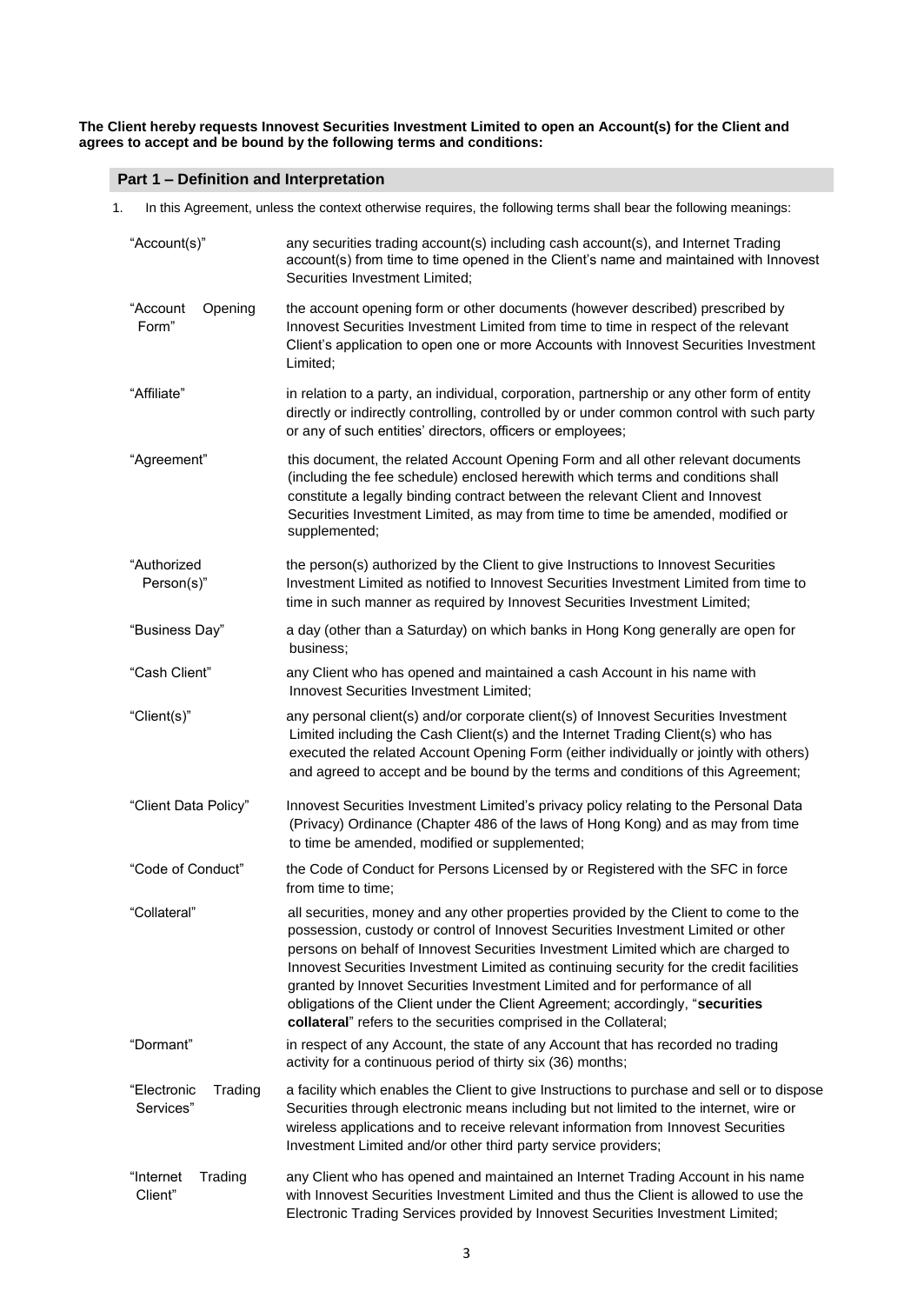| "Exchange"       | the Stock Exchange of Hong Kong Limited;                                                                                                                                                             |
|------------------|------------------------------------------------------------------------------------------------------------------------------------------------------------------------------------------------------|
| "HKSCC"          | Hong Kong Securities Clearing Company Limited;                                                                                                                                                       |
| "Hong Kong"      | the Special Administrative Region of Hong Kong of the People's Republic of China;                                                                                                                    |
| "Instruction(s)" | Client and/or the Authorized<br>any instruction(s) given by the<br>Person(s) for<br>buying, selling, other disposition or<br>dealing of any Securities and<br>other order(s)<br>incidental; thereof; |
| "PRC"            | the People's Republic of China;                                                                                                                                                                      |
| "Securities"     | shall have the meanings ascribed to it under the SFO;                                                                                                                                                |
| "SFC"            | the Securities and Futures Commission:                                                                                                                                                               |
| "SFO"            | the Securities and Futures Ordinance (Chapter 571 of the Laws of Hong Kong);                                                                                                                         |
| "Transaction(s)" | any transaction(s) in Securities and other transaction(s) incidental thereof which<br>Innovest Securities Investment Limited effects for or on behalf of the Client.                                 |

- 2. The headings of this Agreement are inserted for convenience only and shall be ignored in construing this Agreement.
- 3. The expression "the Client(s)" shall, where the context permits, include their respective successors, personal representatives and permitted assigns.
- 4. Unless the context otherwise requires, references in this Agreement to the singular shall be deemed to include references to the plural and vice versa; references to one gender shall include all genders and references to any person shall include an individual, firm, body corporate or unincorporated.
- 5. References to any statute or statutory provision shall include any statute or statutory provision which amends or replaces or has amended or replaced it and shall include any subordinate legislation made under the relevant statute.
- 6. References in this Agreement to clauses, schedules and exhibits are references to clauses, schedules and exhibits of this Agreement.
- 7. References to "other", "include" and "including" in this Agreement shall not be construed restrictively although they are respectively preceded or followed by words or examples indicating a particular class of acts, matters or things.
- 8. References to times of a day are, unless otherwise provided herein, to Hong Kong time.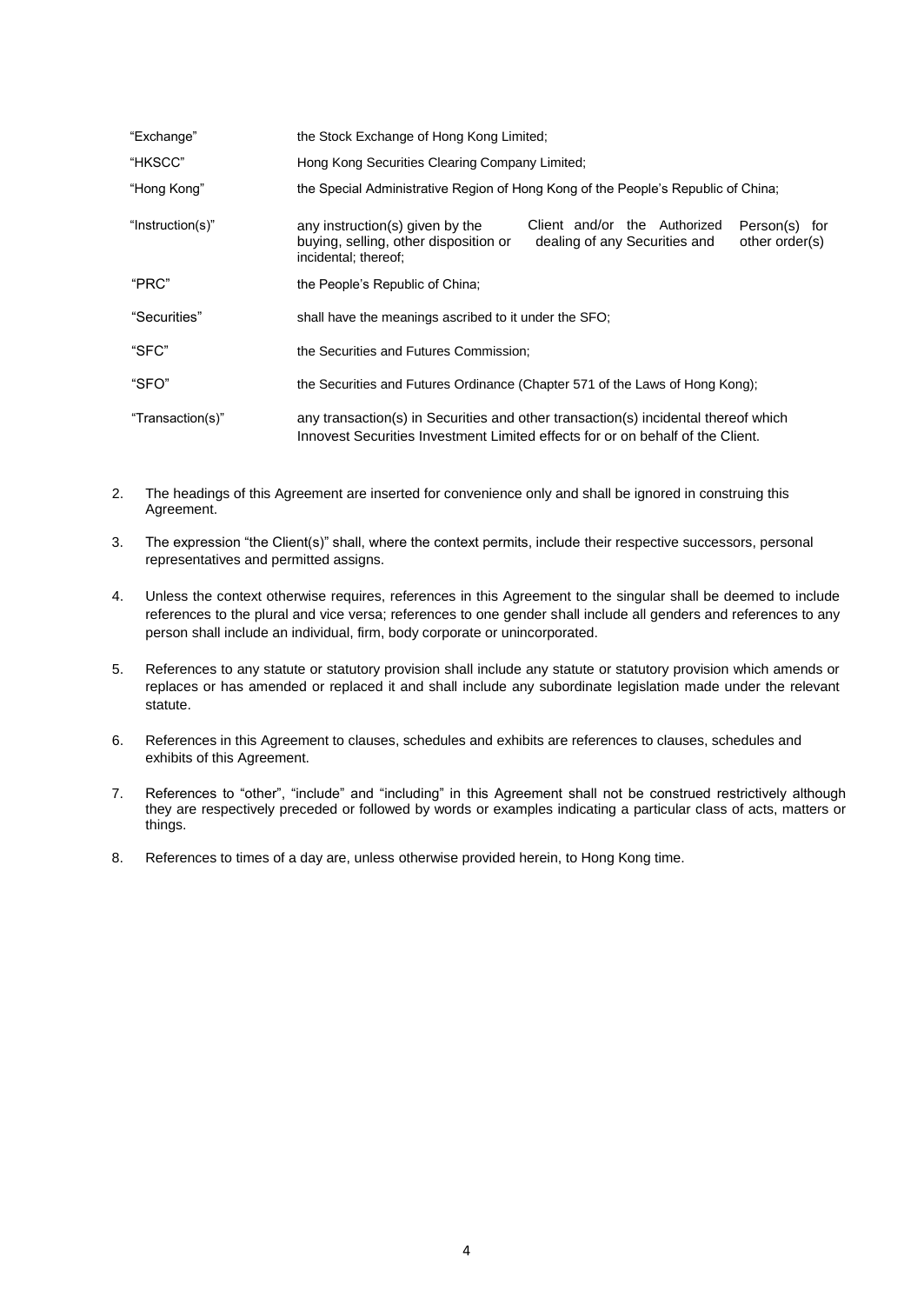# **Part 2 – Standard Terms and Conditions**

# **1. Application**

- 1.1 These terms form the standard terms and conditions of this Agreement and unless the context otherwise stated, shall be binding on all Clients and/or Innovest Securities Investment Limited. If the Client is approved by Innovest Securities Investment Limited to use Electronic Trading Services provided by Innovest Securities Investment Limited, the Client shall be further subject to the terms and conditions set out respectively in Part 3. If there is any inconsistency, the provisions for a particular service will prevail over general provisions.
- 1.2 The Client agrees to and hereby irrevocably appoint Innovest Securities Investment Limited with full power and authority as the Client's true and lawful attorney, to the fullest extent permitted by law, to act for and on the Client's behalf for the purpose of carrying out the provisions of this Agreement and taking any action and execution any document or instrument in his name or in Innovest Securities Investment Limited's own name which Innovest Securities Investment Limited may deem necessary or desirable to accomplish the purposes of this Agreement.

# **2. The Account**

- 2.1 The Client confirms that all information provided in relation to the Account including information in the related Account Opening Form is complete and accurate. The Client will inform Innovest Securities Investment Limited in writing of any changes to that information. It is the Client's responsibility to ensure Account accuracy and to notify Innovest Securities Investment Limited immediately with regard to any discrepancies.
- 2.2 Innovest Securities Investment Limited is authorized to conduct credit enquiries or check on the Client for the purpose of ascertaining the financial situation and investment objectives of the Client and to verify the information provided. The Client also understands that Innovest Securities Investment Limited may provide the Client's information to credit reference agencies and in the event of default to a debt collection agent.
- 2.3 Innovest Securities Investment Limited will keep information relating to the Account confidential, but may provide any such information to the regulators, law enforcement agencies and other competent authorities, including but not limited to the Exchange, the SFC and Independent Commission Against Corruption to comply with their requirements or requests for information or to any persons pursuant to any court orders or statutory provisions, even if the Account has been terminated prior to such request.
- 2.4 The Client's private information is collected and used by Innovest Securities Investment Limited in accordance with Innovest Securities Investment Limited's Client Data Policy a copy of which is available upon request.

# **3. Applicable Laws and Rules**

- 3.1 All Transactions will be effected in accordance with all laws, rules, regulatory directives, bye-laws, customs and usages applying to Innovest Securities Investment Limited. This includes the rules, codes and guidance of the Exchange, HKSCC and SFC from time to time. All actions taken by Innovest Securities Investment Limited in accordance with such laws, rules, regulatory directives, bye-laws, customs and usages will be binding on the Client. The Client also agrees that irrespective of his country of domicile (or if the Client is a company, its place of incorporation), any dispute with Innovest Securities Investment Limited may at Innovest Securities Investment Limited's discretion be referred to the SFC, and not other securities regulators in any jurisdictions.
- 3.2 This Agreement is governed by, and may be enforced in accordance with, the laws of Hong Kong.
- 3.3 If the Client is an individual domiciled or a company incorporated outside Hong Kong, the Client shall, immediately upon demand by Innovest Securities Investment Limited, appoint a person or an agent in Hong Kong to be his or its process agent to receive all notices and communications relating to any legal proceedings involving the Client, and the Client agrees that any service of any legal process on the process agent shall constitute sufficient service on the Client for purpose of legal proceedings in the Hong Kong courts.
- 3.4 No provision of this Agreement shall operate to remove, exclude or restrict any of the Client's rights or obligations of Innovest Securities Investment Limited under the laws of Hong Kong.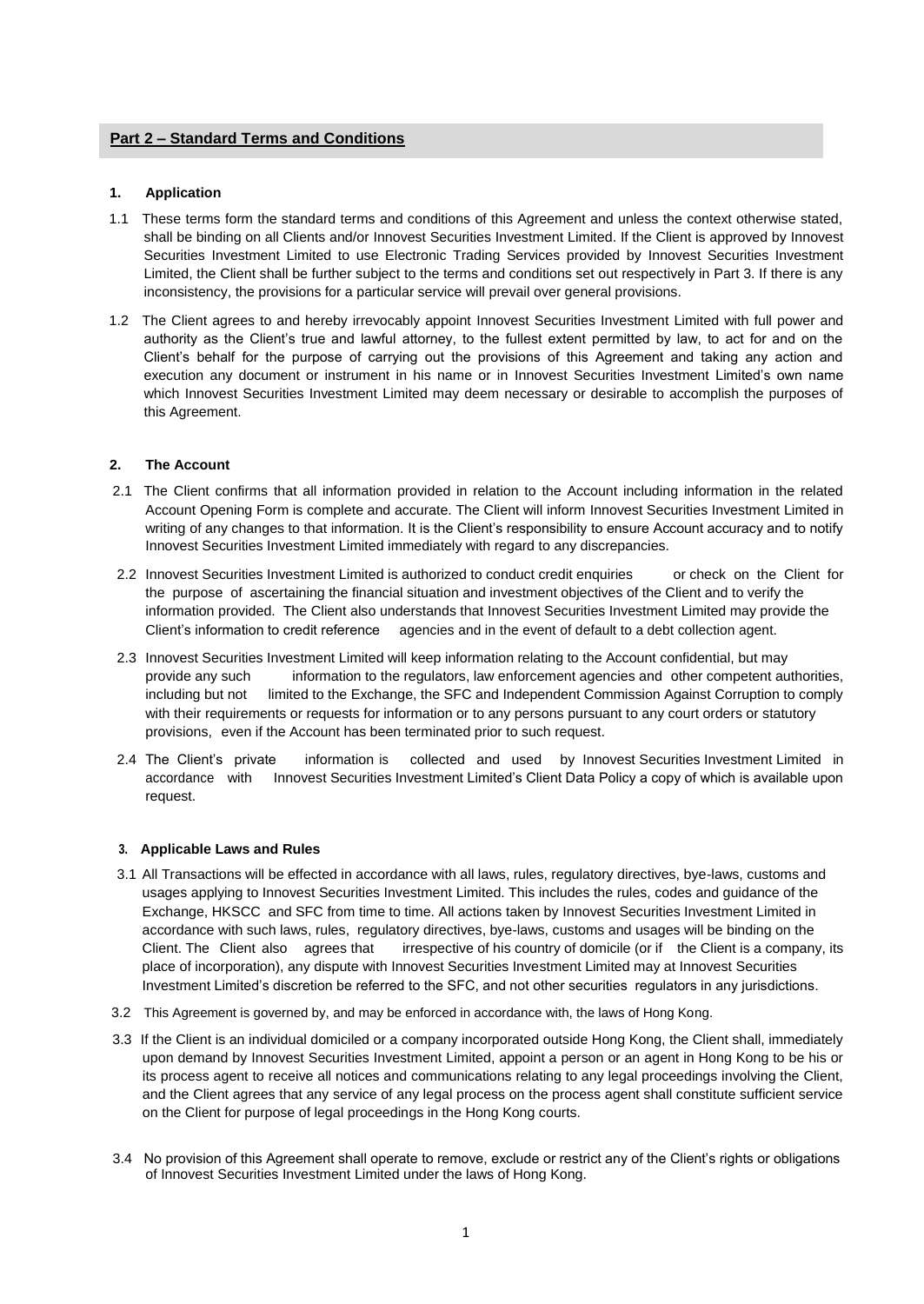# **4. Instructions and Transactions**

- 4.1 Innovest Securities Investment Limited will act as the Client's agent in effecting Transactions unless Innovest Securities Investment Limited indicates (in the combined daily statement which includes the contract notes and receipts for the relevant Transaction or otherwise) that Innovest Securities Investment Limited is acting as principal.
- 4.2 The Client agrees that Innovest Securities Investment Limited shall not be accountable to the Client for any commissions, remuneration, rebates or other benefits which Innovest Securities Investment Limited may receive from or offer to any person in respect of any Transaction or business conducted with the Client or on the Client's behalf.
- 4.3 The Client agrees that Innovest Securities Investment Limited (including Innovest Securities Investment Limited's directors, officers, licensed representatives and employees) does not provide tax, legal or investment advice nor does Innovest Securities Investment Limited give advice or offer any opinion or recommendation with respect to the suitability of any Securities or Transactions. The Client agrees that the Client, independently and without reliance on Innovest Securities Investment Limited, makes his own decisions and judgments with respect to his Instructions.
- 4.4 The Client or the Client's Authorized Person(s) may give Instructions to Innovest Securities Investment Limited (which Innovest Securities Investment Limited may in its absolute discretion reject) to effect Transactions or other transactions for the Client. Innovest Securities Investment Limited may act on such Instructions given orally, in writing or electronically which purport, and which Innovest Securities Investment Limited reasonably believes to come from the Client or the Client's Authorized Person(s) or to have been given on behalf of the Client. Innovest Securities Investment Limited will not be under any duty to verify the capacity of the person(s) giving those Instructions.
- 4.5 Unless otherwise inform Innovest Securities Investment Limited in writing, the Client confirms that the Client is the beneficial owner of the Securities under his Account free from any lien, charge, equity or encumbrance save as created by or under this Agreement and is ultimately responsible for originating the Instruction in relation to all Transactions. If, in relation to any particular Transaction in the Client's Account, the Client is not the person or entity (legal or otherwise) ultimately responsible for originating the Instruction or the person or entity (legal or otherwise) that stands to gain its commercial or economic benefit and/or bear its commercial or economic risk, the Client undertakes and agrees to provide information on the identity, address and contact and other details of such person or entity to Innovest Securities Investment Limited before giving the Instruction to Innovest Securities Investment Limited. The Client also undertakes and agrees to provide such information to Innovest Securities Investment Limited, or direct to the relevant exchange, government agencies or regulators within two (2) Business Days of Innovest Securities Investment Limited's written request and such undertaking and agreement will survive any termination of this Agreement.
- 4.6 The Client confirms that until such time as Innovest Securities Investment Limited receives written notice from the Client to the contrary in respect of one or more specific Transactions, the Client will not give Innovest Securities Investment Limited any Instruction to sell securities which is a short selling order (as defined in section 1 of Part 1 of Schedule 1 to the SFO) to be executed at or through the Exchange.
- 4.7 Without prejudice to Clause 4.6 above, in respect of each short selling order to be transacted at or through the Exchange upon the Client's Instruction, the Client understands the relevant provisions of sections 170 and 171 of the SFO and its related subsidiary legislation and agrees to ensure compliance with the same by the Client and any other relevant persons.
- 4.8 On all Transactions, the Client will pay Innovest Securities Investment Limited's commissions and charges, as notified to the Client, as well as applicable fees and levies imposed by the Exchange and/or the SFC, and all applicable stamp duties. Innovest Securities Investment Limited may deduct such commissions, charges, levies, fees and duties from the Account. The Client acknowledges and agrees that the commission rates and fees are determined and set solely by Innovest Securities Investment Limited, the Exchange, the SFC and other government agencies, and are subject to change at any time.
- 4.9 Innovest Securities Investment Limited may determine the priority in the execution of the Client's Instructions having due regard to market practice, applicable regulations and fairness to all Clients.
- 4.10 Innovest Securities Investment Limited may, without prior notice to the Client, combine for execution the Client's Instructions with the Instructions of other Clients. This may result in a more favorable or less favorable price being obtained for the Client than executing the Client's Instructions separately. Where there are insufficient Securities to satisfy the Instructions so combined, the Transactions will be allocated between Clients with due regard to market practice and fairness to Clients.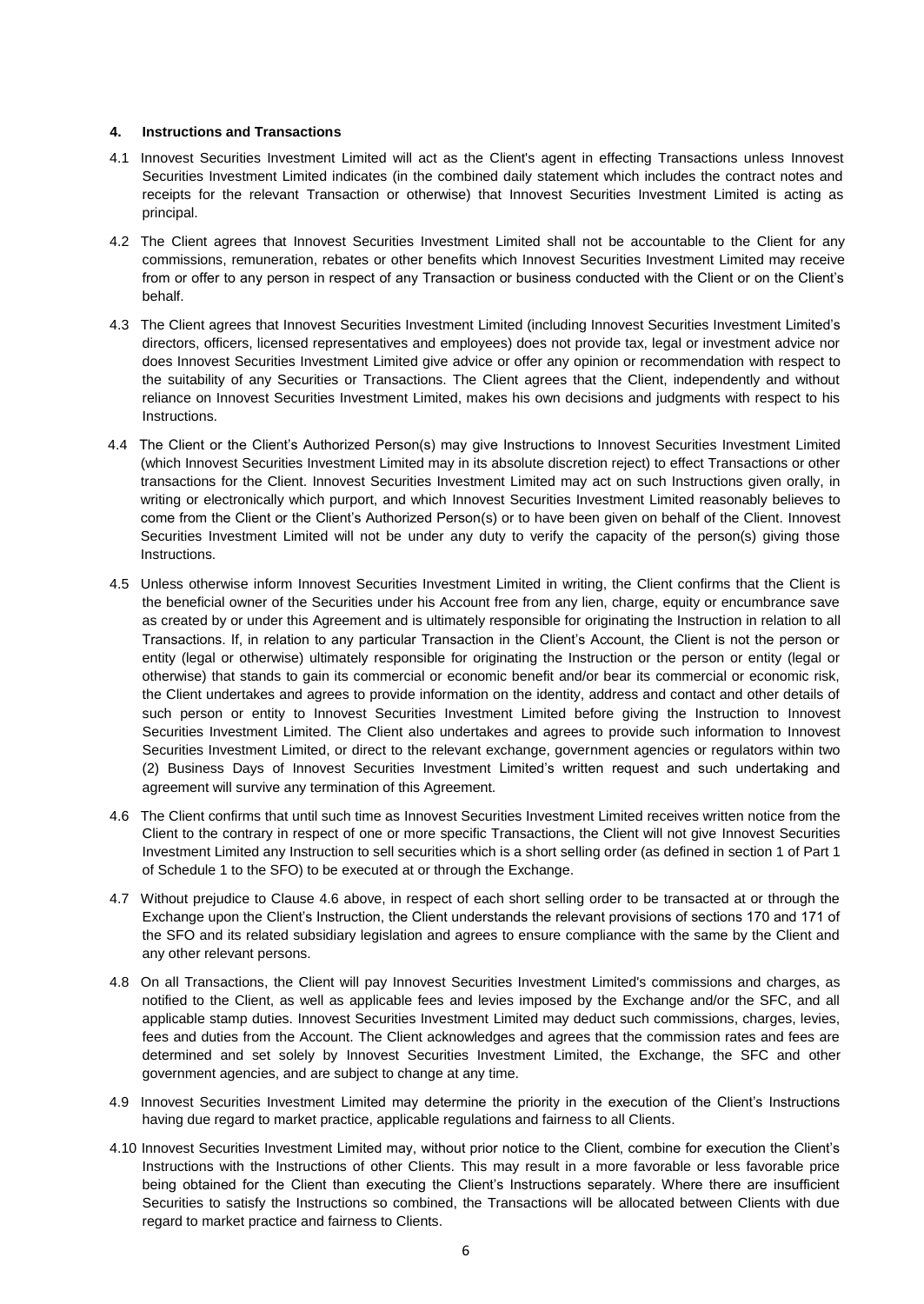- 4.11 Innovest Securities Investment Limited will not be liable for any delay or failure in the transmission of Instructions due to breakdown or collapse of communication facilities or for any other delay or failure beyond the control of Innovest Securities Investment Limited.
- 4.12 By reason of physical restraints and rapid changes of Securities prices, Innovest Securities Investment Limited may not always be able to execute the Client's Instructions in full or at the prices quoted at any specific time or "at best" or "at market" and the Client agrees to be bound by such executions. All Instructions in respect of the transactions in the Securities traded on the Exchange given by the Client are good for the day on which they were given. They will be automatically cancelled if not executed by the close of trading on the Exchange or such other expiration date required by the Exchange. Innovest Securities Investment Limited may execute these Instructions at any time prior to their automatic cancellation or receipt of cancellation Instructions, and the Client accepts full responsibility for the Transactions so executed.
- 4.13 The Client may request to cancel or amend their Instructions in respect of the Transactions but Innovest Securities Investment Limited may at its discretion (such discretion not to be exercised in an unreasonable manner) refuse to accept any such request. These Instructions may be cancelled or amended only before execution. Cancellation of market Instructions is rarely possible as they are subject to immediate execution. In the case of full or partial execution of the Client's Instructions before cancellation, the Client accepts full responsibility for the executed Transactions and Innovest Securities Investment Limited shall incur no liability in connection therewith.
- 4.14 The Client understands and agrees that Innovest Securities Investment Limited may use a telephone record system to record conversations and Instructions with the Client and the Client's Authorized Persons. The Client acknowledges and warrants that each Authorized Person also consents to such recording.
- 4.15 The Client may request Innovest Securities Investment Limited to subscribe for Securities offerings on the Client's behalf. Innovest Securities Investment Limited may be required to provide warranty or make representation in respect of such application, including but not limited to the following:
	- (a) that Innovest Securities Investment Limited has due authority to make such application on the Client's behalf;
	- (b) that no other application is being made for the Client's benefit whether by the Client himself or by any other person other than the application submitted on the Client's behalf.

The Client hereby expressly authorizes Innovest Securities Investment Limited to provide such warranty and representation to the Exchange or issuer of the relevant Securities. The Client acknowledges that the aforesaid declaration will be relied upon by the issuer of the relevant Securities in deciding whether or not to make any allotment of Securities in response to the application made by Innovest Securities Investment Limited as the Client's agent.

- 4.16 At the Client's request, Innovest Securities Investment Limited may provide financial accommodation to facilitate the subscription of Securities offerings, and, where applicable, for the continued holding of those Securities under a separate agreement to be made between the Client and Innovest Securities Investment Limited.
- 4.17 The Client understands that Innovest Securities Investment Limited generally does not accept stop-loss orders. If such orders are accepted, Innovest Securities Investment Limited does not guarantee the execution of such orders.
- 4.18 The Client agrees that Innovest Securities Investment Limited may, in its discretion and without giving the Client prior notice, prohibit or restrict the Client's ability to trade Securities through the Account. The Client agrees that Innovest Securities Investment Limited is not liable for any losses and/or damages, actual or hypothetical, as a result of such restrictions.

# **5. Settlement**

- 5.1 Unless otherwise agreed, in respect of each Transaction, unless Innovest Securities Investment Limited is already holding sufficient cash or Securities on the Client's behalf to settle the Transaction, the Client will:
	- (a) pay Innovest Securities Investment Limited cleared funds in case of Cash Client or deliver Securities to Innovest Securities Investment Limited in deliverable form; or
	- (b) otherwise ensure that Innovest Securities Investment Limited has received such funds or Securities/Collateral by such time as Innovest Securities Investment Limited has notified the Client in relation to that Transaction. If the Client fails to do so, Innovest Securities Investment Limited may on behalf of the Client: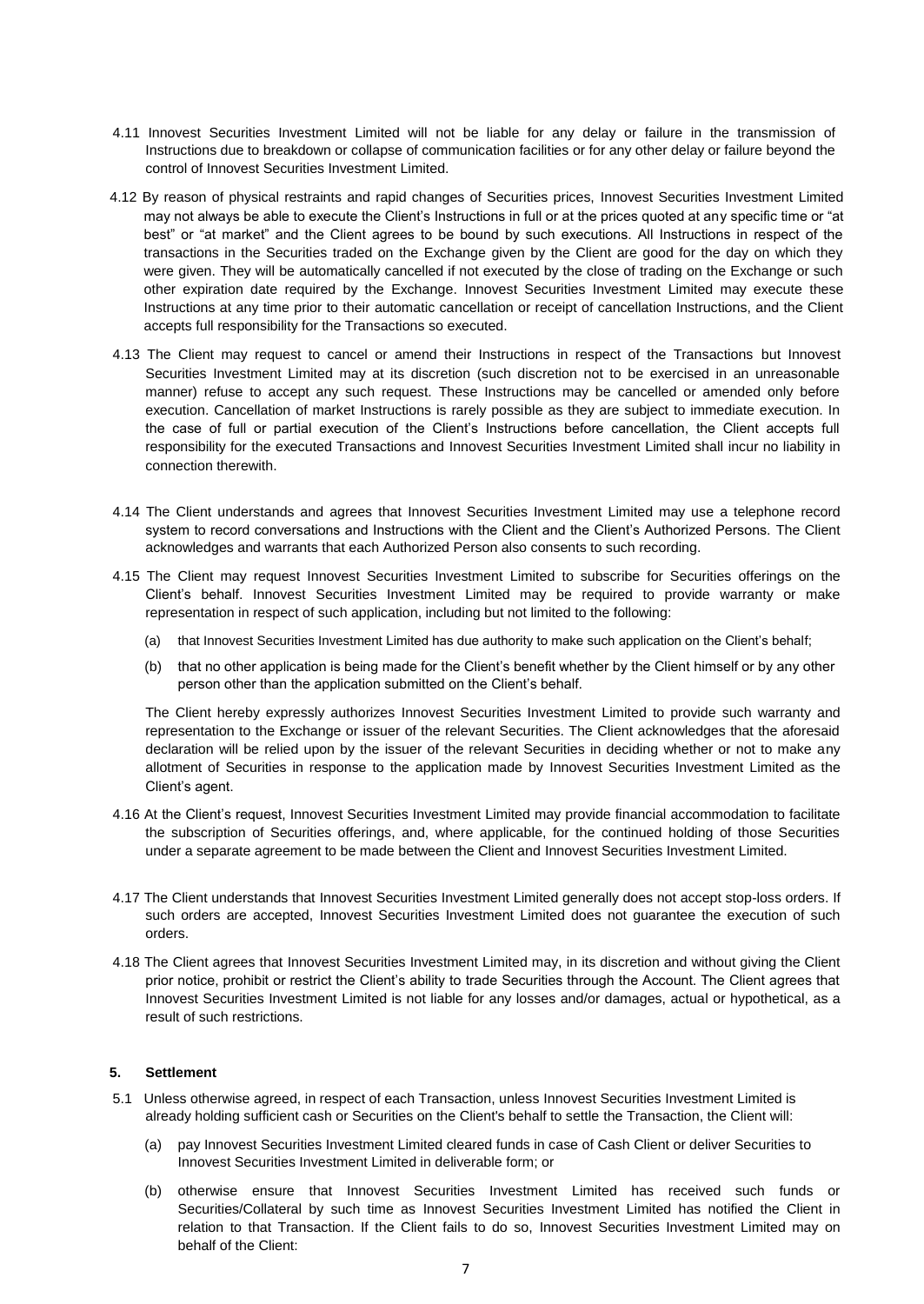- (i) in the case of a purchase Transaction, sell or transfer the purchased Securities to cover the settlement; and
- (ii) in the case of a sale Transaction, force buy back and/or purchase Securities in the market directly in order to settle the Transaction.
- 5.2 The Client will indemnify Innovest Securities Investment Limited against any losses, costs, fees and expenses resulting from the Client's settlement failures.
- 5.3 The Client agrees to pay a penalty charge for each settlement failure at such rates and on such other terms as Innovest Securities Investment Limited has stipulated at its discretion and notified the Client from time to time.
- 5.4 The Client agrees to pay interest on all monies (including overdue interest) owing to Innovest Securities Investment Limited (after, as well as before, a judgment debt is obtained against the Client) at such rates and on such other terms as Innovest Securities Investment Limited has stipulated at its discretion and notified the Client from time to time.

The Client agrees to pay for the costs and expenses of collection of the overdue balances and any unpaid deficiency in the Account(s), including without limited to attorney's fees, court costs and any other costs incurred paid by Innovest Securities Investment Limited.

- 5.5 The Client acknowledges that delivery of any Securities that Innovest Securities Investment Limited may have purchased on behalf of the Client from the selling party is not guaranteed. In the case that Innovest Securities Investment Limited has confirmed with the Client that the relevant purchase Transaction was completed but the selling party or its broker fails to deliver on the settlement date and Innovest Securities Investment Limited has to purchase the Securities to settle the Transaction, the Client will not be responsible to Innovest Securities Investment Limited for the costs of such purchase.
- 5.6 The Client acknowledges and agrees that Innovest Securities Investment Limited may appoint any person as its agent (the "debt collection agent") to collect any amount due by the Client to Innovest Securities Investment Limited under the Agreement and the Client shall be responsible for all costs and expenses which may be incurred by Innovest Securities Investment Limited for that purpose on each occasion. Further, Innovest Securities Investment Limited shall have, and the Client admits and agrees that Innovest Securities Investment Limited does have, the right to disclose to the debt collection agent any of the Client's personal data for that purpose on any occasion.

# **6. Safekeeping of Securities**

- 6.1 Any Securities which are held by Innovest Securities Investment Limited for safekeeping may, at Innovest Securities Investment Limited's discretion:
	- (a) (in the case of registrable Securities) be registered in the Client's name or in the name of Innovest Securities Investment Limited 's nominee; or
	- (b) be deposited, at the Client's costs, in safe custody in a designated account with Innovest Securities Investment Limited's bankers or with any other institution which provides facilities for the safe custody of documents. In the case of Securities in Hong Kong, such institution shall be approved by the SFC as a provider of safe custody services.
- 6.2 Where Securities are not registered in the Client's name, any dividends or other benefits arising in respect of such Securities shall, when received by Innovest Securities Investment Limited, be credited to the Client's Account or paid or transferred to the Client after deduction of the relevant charges, as agreed with Innovest Securities Investment Limited. Where the Securities form part of a larger holding of identical Securities held for the Clients, the Client will be entitled to the same share of the benefits arising on the holding as the Client's share of the total holding.
- 6.3 The Client agrees to pay service charges upon the Account at such rates and on such other terms as Innovest Securities Investment Limited has stipulated at its discretion and notified the Client from time to time in respect of the safe custody services.
- 6.4 Innovest Securities Investment Limited as a broker who does not have the Client's written authority pursuant to section 7(2) of the Securities and Futures (Client Securities) Rules shall not:
	- (a) deposit any of the Client's Securities with a banking institution as collateral for an advance or loan made to Innovest Securities Investment Limited, or with the HKSCC as collateral for the discharge of Innovest Securities Investment Limited's obligations under the clearing system;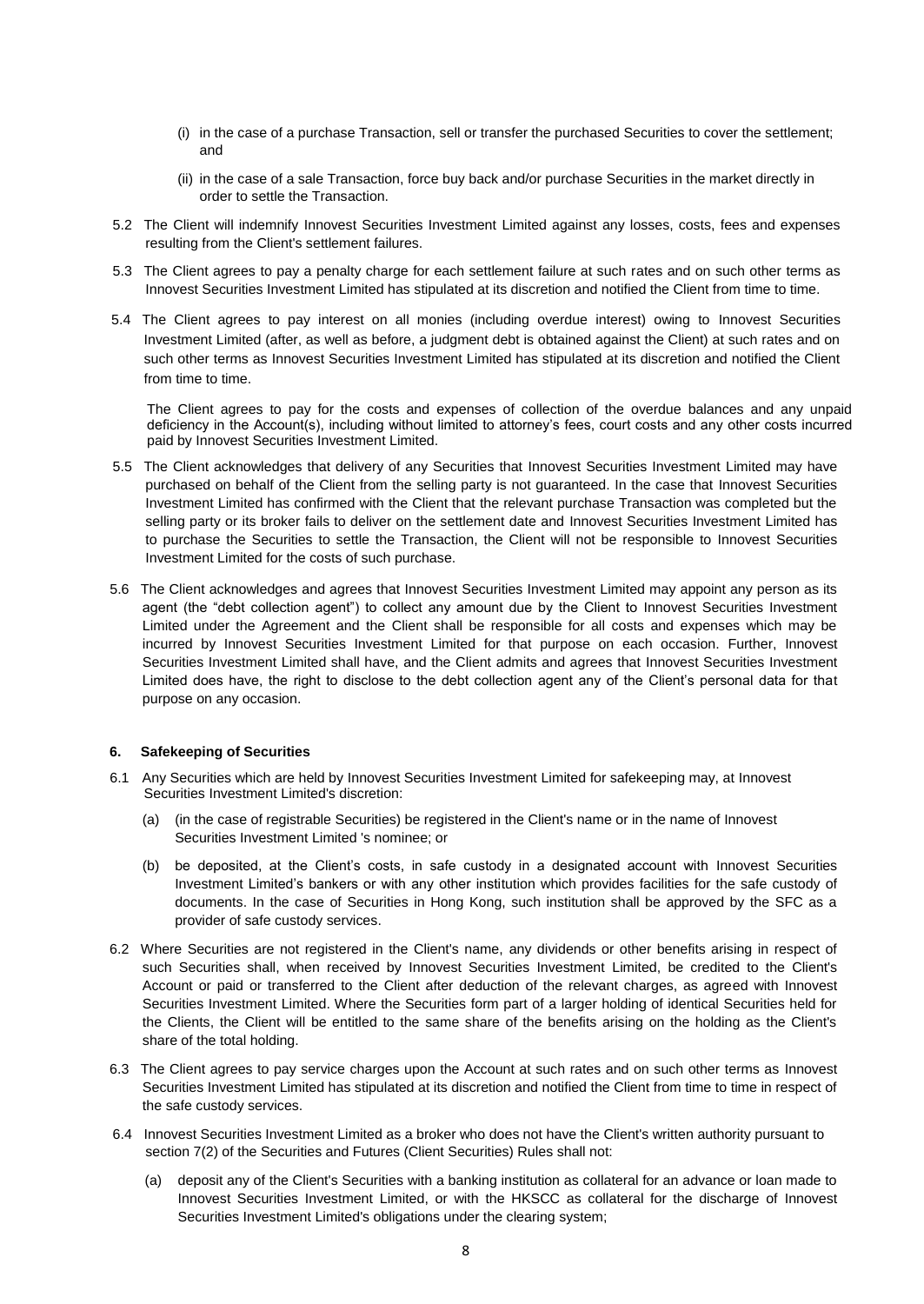- (b) borrow or lend any of the Client's Securities; and
- (c) otherwise part with possession (except to the Client or on the Client's Instructions) of any of the Client's Securities for any purpose.
- 6.5 Subject to settlement of all outstanding balances of any and all of the Accounts owing to Innovest Securities Investment Limited (if any), Securities purchased for the Client will be delivered to the Client provided that:
	- (a) such Securities are fully paid; and
	- (b) such Securities are not subject to any lien.

# **7. Cash Held for the Client**

- 7.1 Any cash held for the Client, other than cash received by Innovest Securities Investment Limited in respect of settling a Transaction and/or fulfilling other debt obligations by the Client, will be credited to a client trust account maintained with a licensed bank as required by applicable laws from time to time.
- 7.2 Subject to any written agreement to the contrary, the Client hereby agrees that, Innovest Securities Investment Limited shall be entitled at any time and from time to time withhold, withdraw and retain for its own use and benefit absolutely any and all interest at any time and from time to time earned, accrued, paid, credited or otherwise derived from the retention at any time or from time to time of any and all amounts:
	- (a) received for the Account(s) of the Client in respect of dealing in Securities;
	- (b) for or on account of the Client;
	- (c) in any trust account established by Innovest Securities Investment Limited under the SFO;
	- (d) received or held by Innovest Securities Investment Limited or any of Innovest Securities Investment Limited's nominees, agents, representatives, correspondents or bankers for or on account in any other circumstances, for any purpose or pursuant to any Transaction.

# **8. Exchange Conversion**

In respect of any Transaction on the Account(s) executed in any currency other than the currency that the Client has in the Account(s), any profit or loss arising as a result of exchange rate fluctuation will be entirely for the Account and at the Client's risk, and will accordingly be credited or debited (as the case may be) to the Account at the exchange rate adopted by the relevant bank at the time. The Client is also responsible for any expenses and charges that may be incurred as a result of such foreign exchange.

# **9. Brokerage, Fees, Soft Commission and Rebates**

- 9.1 Innovest Securities Investment Limited is hereby authorized, to the extent permitted by Applicable Laws and Regulations, to:
	- (a) solicit, receive and retain commission, cash rebates, goods and services and other soft dollar benefits arising out of (i) entering into Transactions for or with the Client; and (ii) customer referrals, from any Agent, delegate, broker, Affiliate and other person in connection with such Transactions and customer referrals;
	- (b) offer, pay commission, cash rebates, goods and services and other soft dollar benefits arising out of (i) entering into Transactions for or with the Client; and (ii) customer referrals, to any Agent, delegate, broker,

Affiliate and other person in connection with such Transactions and customer referrals; and

(c) make and retain gains by entering into Transactions for or with the Client at prices which are different to the prices at which Innovest Securities Investment Limited has entered into with any other person (including any Affiliate).

# **10. Joint Account**

10.1 Where the Client consists of more than one person:

- (a) the liability and obligations of each of them shall be joint and several and references to the Client shall be construed, as the context requires, to any or each of them;
- (b) Innovest Securities Investment Limited shall be entitled to, but shall not be obliged to, act on Instructions or any other requests from any of them;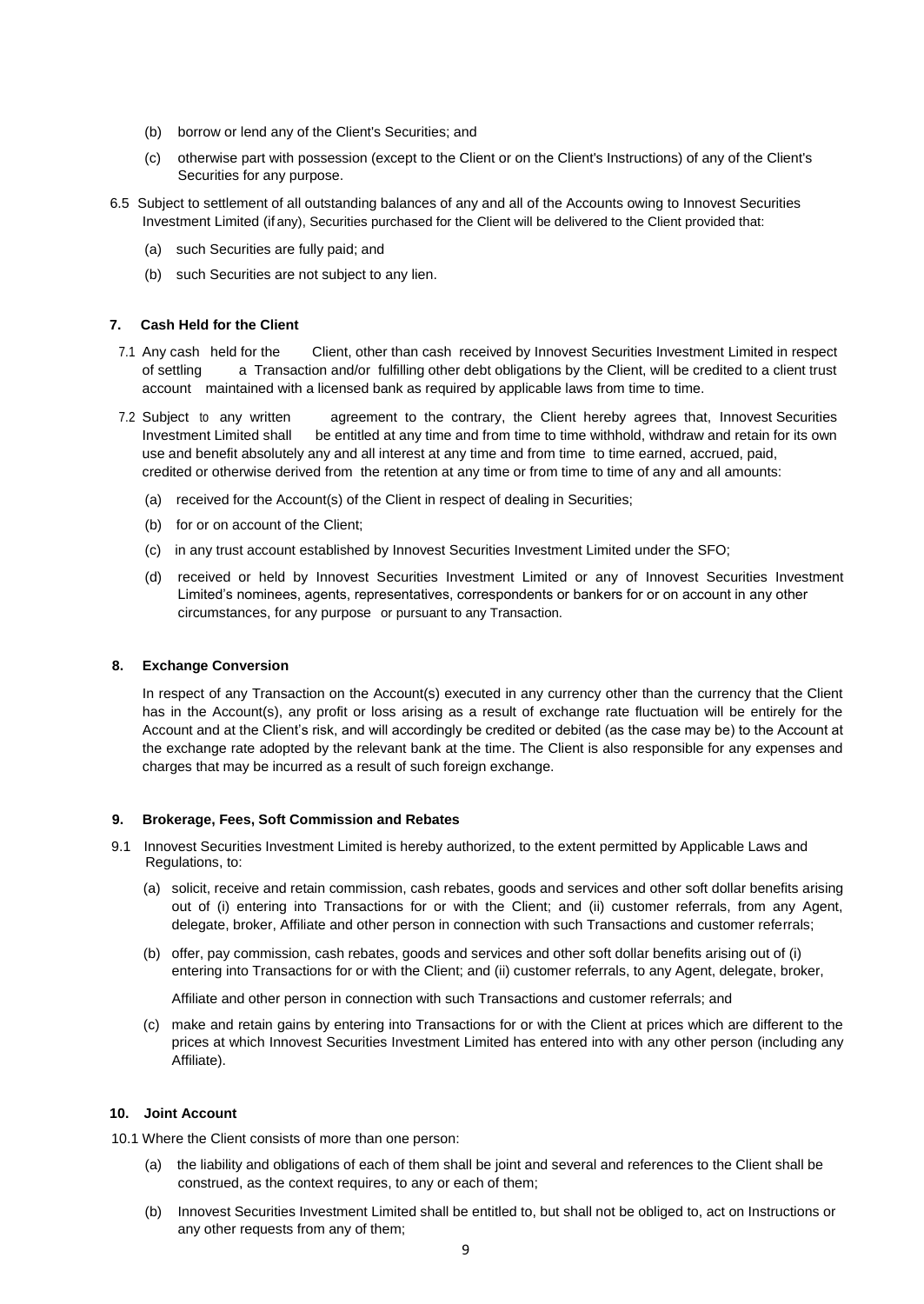- (c) each of them shall be bound though any other Client or any other person intended to be bound is not, for whatever reason, so bound; and
- (d) any notice, payment or delivery by Innovest Securities Investment Limited to either any one the joint Account holders shall be a full and sufficient discharge of Innovest Securities Investment Limited's obligations to notify, pay or deliver under this Agreement.
- 10.2 Where the Client consists of more than one person, on the death of any of such persons (being survived by any other such persons), this Agreement shall not be terminated and the interest in the Account of the deceased will thereupon vest in and ensure for the benefit of the survivor(s) provided that any liabilities incurred by the deceased Client shall be enforceable by Innovest Securities Investment Limited against such deceased Client's estate. The surviving Client(s) shall give Innovest Securities Investment Limited written notice immediately upon any of them becoming aware of any such death.

# **11. Lien, Set-off and Combination of Accounts**

- 11.1 All Securities held for the Account shall be subject to a lien by way of first fixed charge in Innovest Securities Investment Limited's favour for the performance of the Client's obligations to Innovest Securities Investment Limited arising in respect of dealing in Securities for the Client. In addition, Innovest Securities Investment Limited shall have a lien by way of first fixed charge over any and all Securities, acquired on the Client's behalf, or in which the Client has an interest (either individually or jointly with others) which are held for the Accounts and all cash and other property at any time held by Innovest Securities Investment Limited on the Client's behalf, all of which shall be held by Innovest Securities Investment Limited as a continuing security for the payment and/or discharge of the Client's obligations to Innovest Securities Investment Limited arising from the business of dealing in Securities and all stocks, shares (and the dividends or interest thereon) rights, monies or property accruing or offered at any time by way of redemption, bonus, preference, option or otherwise to or in respect of such Securities. Upon default by the Client in payment on demand or on the due date therefor of any of the Client's indebtedness to Innovest Securities Investment Limited or any default by the Client hereunder, Innovest Securities Investment Limited shall have the right, acting in good faith, to sell or otherwise dispose the whole or any part of such security as when and how and at such price and on such terms as Innovest Securities Investment Limited shall think fit and to apply the net proceeds of such sale or disposition and any monies for the time being in Innovest Securities Investment Limited's hands in or towards discharge of the Client's indebtedness to Innovest Securities Investment Limited.
- 11.2 Subject to the provisions of the SFO and relevant rules made thereunder and without prejudice to any of the rights Innovest Securities Investment Limited may have, Innovest Securities Investment Limited shall be entitled and authorized to, at any time or from time to time and without prior notice to the Client, notwithstanding any settlement of Account or other matter whatsoever, combine or consolidate any or all of the Accounts (of whatever nature and whether held individually or jointly with others) maintained with Innovest Securities Investment Limited and set-off or transfer any money, securities or other property standing to the credit of any one or more of such Accounts in or towards satisfaction of the indebtedness, obligations or liabilities of the Client towards Innovest Securities Investment Limited on any other Accounts whether such indebtedness, obligations or liabilities be present or future, actual or contingent, primary or collateral, several or joint and secured or unsecured. Where such set-off, consolidation, combination or transfer requires the conversion of one currency into another, such conversion shall be calculated at the rate of exchange conclusively determined by Innovest Securities Investment Limited to be applicable.

# **12. Money Laundering**

12.1 The Client acknowledges and agrees that any Transaction in Securities and monies flow activities in the Account will be covered by the applicable requirements relating to money laundering as set forth by the Financial Action Task Force of which Hong Kong is a member ("the Money Laundering Requirements"). The Client agrees to comply with the Money Laundering Requirements and Innovest Securities Investment Limited shall attempt within its power to meet or comply with the verification and identification procedures necessary.

# **13. Tax Requirements**

13.1 The Client authorizes and agrees to Innovest Securities Investment Limited to disclose account and personal information to any local or foreign legal, regulatory, governmental, tax, law enforcement or other authorities, or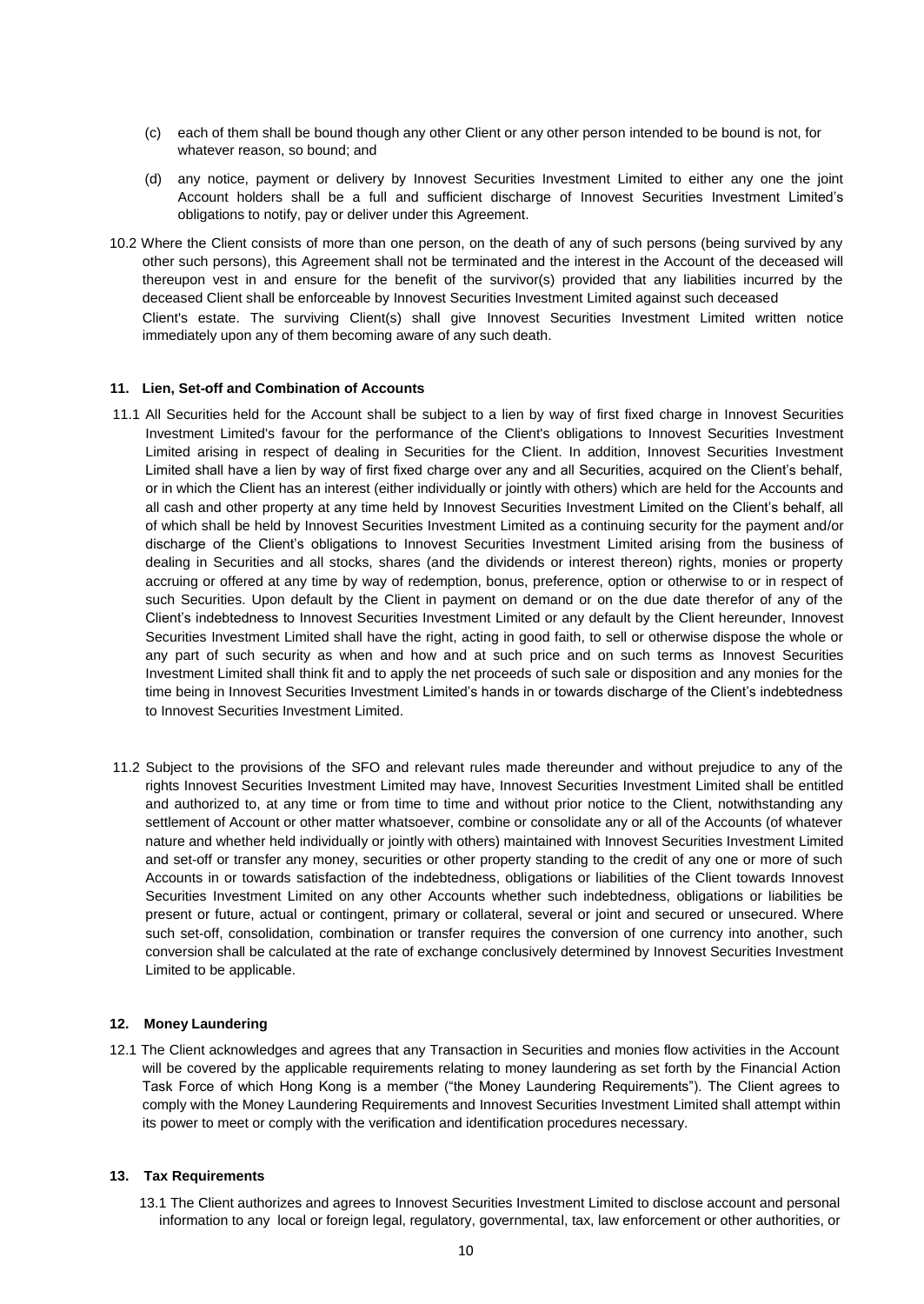self-regulatory or industry bodies or associations of financial service providers, including but not limited to any settlement and clearing agencies, all of which may be within or outside Hong Kong and may be existing currently and in the future, where such disclosure is required under :

- (a) applicable laws, binding or applying to Innovest Securities Investment Limited within or outside Hong Kong;
- (b) any guidelines or guidance given or issued by any legal, regulatory, governmental, tax, law enforcement or other authorities, or self-regulatory or industry bodies or associations of financial service providers within or outside Hong Kong; and
- (c) any present or future contractual or other commitments with local or foreign legal, regulatory, governmental, tax, law enforcement or other authorities, or self-regulatory or industry bodies or associations of financial service providers that are assumed by or imposed on Innovest Securities Investment Limited by reason of its financial, commercial, business or other interests or activities in or related to the jurisdiction of the relevant local or foreign legal, regulatory, governmental, tax, law enforcement or other authorities, or selfregulatory or industry bodies or associations.
- 13.2 The Client agrees and acknowledges that pursuant to the foregoing, Innovest Securities Investment Limited may, without notice or liability, perform, or cause to be performed, withhold any monies, deposit any such monies into a sundry or other account and/or retain such monies pending determination of the applicability of such withholding tax requirements, foreign exchange restrictions or control. Innovest Securities Investment Limited shall not be liable for any gross up or any losses that may be incurred by reason of such withholding, retention or deposit.

# **14. Amendment**

- 14.1 Innovest Securities Investment Limited may from time to time in its absolute discretion add, amend, delete or substitute any of the terms and conditions of this Agreement by giving the Client notice of such changes which will become effective from the date specified in such notice.
- 14.2 The Client acknowledges and agrees that if the Client does not accept any amendments (including the amendments to Innovest Securities Investment Limited's commission rates and fees etc.) as notified by Innovest Securities Investment Limited from time to time, the Client shall have the right to terminate this Agreement in accordance with the termination clause under this Agreement. The Client further agrees that any amendments shall be deemed to be accepted by the Client, should Innovest Securities Investment Limited continue to effectuate any Transaction(s) in the Account without being expressly communicated with the Client's objections to such amendments prior to the Transaction(s).

# **15. Limitation of Liability and Indemnity**

- 15.1 Innovest Securities Investment Limited shall not be liable for any delay or failure to perform their obligations or any losses, damages or costs resulting therefrom so long as they have acted in good faith. Moreover, Innovest Securities Investment Limited shall not be held responsible for any consequences resulting whether directly or indirectly from any uncontrollable events including without limitation government restrictions, imposition of emergency procedures, exchange ruling, third party conduct, suspension of trading, breakdown or collapse of communication facilities, war, strike, market conditions, civil order, acts or threatened acts of terrorism, natural disasters, or any other circumstances beyond Innovest Securities Investment Limited's control whatsoever.
- 15.2 The Client further agrees that Innovest Securities Investment Limited (including Innovest Securities Investment Limited's directors, officers, licensed representatives and employees) shall not be liable in respect of any information rendered, whether such information was given at the Client's request.
- 15.3 The Client shall fully indemnify Innovest Securities Investment Limited (including Innovest Securities Investment Limited's directors, officers, licensed representatives and employees) against all claims, actions, liabilities (whether actual or contingent) and proceedings against any one of them and bear any losses, costs, charges or expenses (including legal fees) which any one of them may suffer or incur in connection with their carrying out of obligations or services, or exercise of rights, powers or discretion under this Agreement, including any action taken by Innovest Securities Investment Limited to protect or enforce its rights, or its security interest under this Agreement, whether or not as a result of any default or breach of the Client.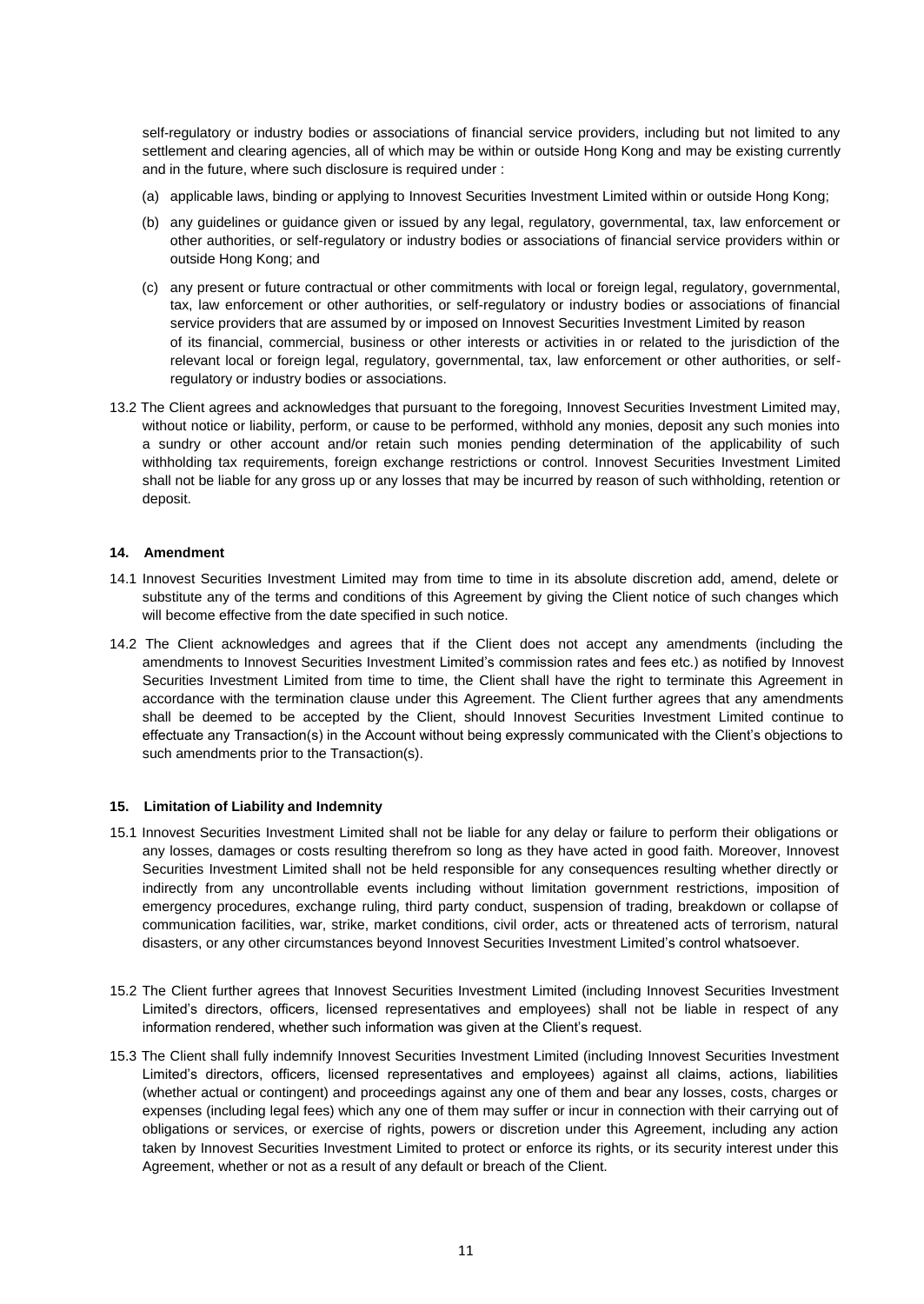# **16. Default**

All amounts owing by the Client to Innovest Securities Investment Limited together with interest become immediately due and payable without any notice or demand upon any one of the following events of default:

- if, in Innovest Securities Investment Limited's opinion, the Client has breached any material term of this Agreement or defaulted in respect of any transaction with or through Innovest Securities Investment Limited;
- (b) if any representation, warranty or undertaking to Innovest Securities Investment Limited was when given or hereafter becomes incorrect in any material respect;
- (c) for compliance with any rules or regulations of any relevant exchange or clearing house;
- (d) in the event of the Client's death (in the case of joint Account, Clause 10.2 of this Agreement shall apply) or being declared incompetent or a petition in bankruptcy is filed by or against the Client or an order is made or resolution passed for the Client's voluntary or compulsory winding up or a meeting is convened to consider a resolution that the Client should be so wound up;
- (e) any warranty or order of attachment or distress or equivalent order is issued against any of the Client's Accounts with Innovest Securities Investment Limited; or
- (f) when the Client's Account has become Dormant and the balance of which is zero (i.e. neither cash nor Securities are maintained in the Account) or negative (i.e. in the case that the Client has indebtedness owing to Innovest Securities Investment Limited), and upon the occurrence of any of such events (collectively referred to as **"Default"**), Innovest Securities Investment Limited shall be entitled in its absolute discretion, without notice or demand and without prejudice to any other rights or remedies available to Innovest Securities Investment Limited, forthwith to:
	- (i) sell or realize all or any part of the Client's property held by Innovest Securities Investment Limited in such manner and upon such terms as Innovest Securities Investment Limited may conclusively decide and satisfy the Client's obligations and indebtedness towards Innovest Securities Investment Limited out of the net proceeds (with fees, expenses and costs deducted) thereof;
	- (ii) cancel any open orders for the purchase or sale of Securities;
	- (iii) sell any or all Securities long in the Account;
	- (iv) buy any or all Securities which may be short in the Account; and/or
	- (v) exercise any of its rights under this Agreement.

# **17. Termination**

- 17.1 Either party may terminate this Agreement at any time on the giving of not less than seven (7) Business Days' prior written notice to the other. However, Innovest Securities Investment Limited may terminate this Agreement forthwith at any time without notice to the Client in the case of Default committed by the Client.
- 17.2 Any termination shall not affect any transaction entered into, or prejudice or affect any right, power, duty and obligation of either party accrued, prior to such termination.
- 17.3 Upon termination of this Agreement, the Client will immediately pay to Innovest Securities Investment Limited any and all amounts due or owing to it.
- 17.4 In case of any cash or Securities balances in the Account upon termination of this Agreement by way of notice (other than as a result of Default), the Client agrees to withdraw such balances within seven (7) days from the date of such termination. If the Client does not do so, the Client agrees that Innovest Securities Investment Limited may on behalf of the Client and without any responsibility for any loss or consequence on its part sell or dispose of the Client's Securities in the market or in such manner and at such time and price as Innovest Securities Investment Limited may reasonably determine and send to the Client at the Client's sole risk its cheque representing any net sale proceeds and credit balances in the Accounts to the Client's last known address.

## **18. Notices and Communication**

- 18.1 Any notice or communication given by Innovest Securities Investment Limited to the Client shall be deemed made or given:
	- (a) if made by letter, upon delivery to the Client by hand or if sent by prepaid mail, within two (2) days if the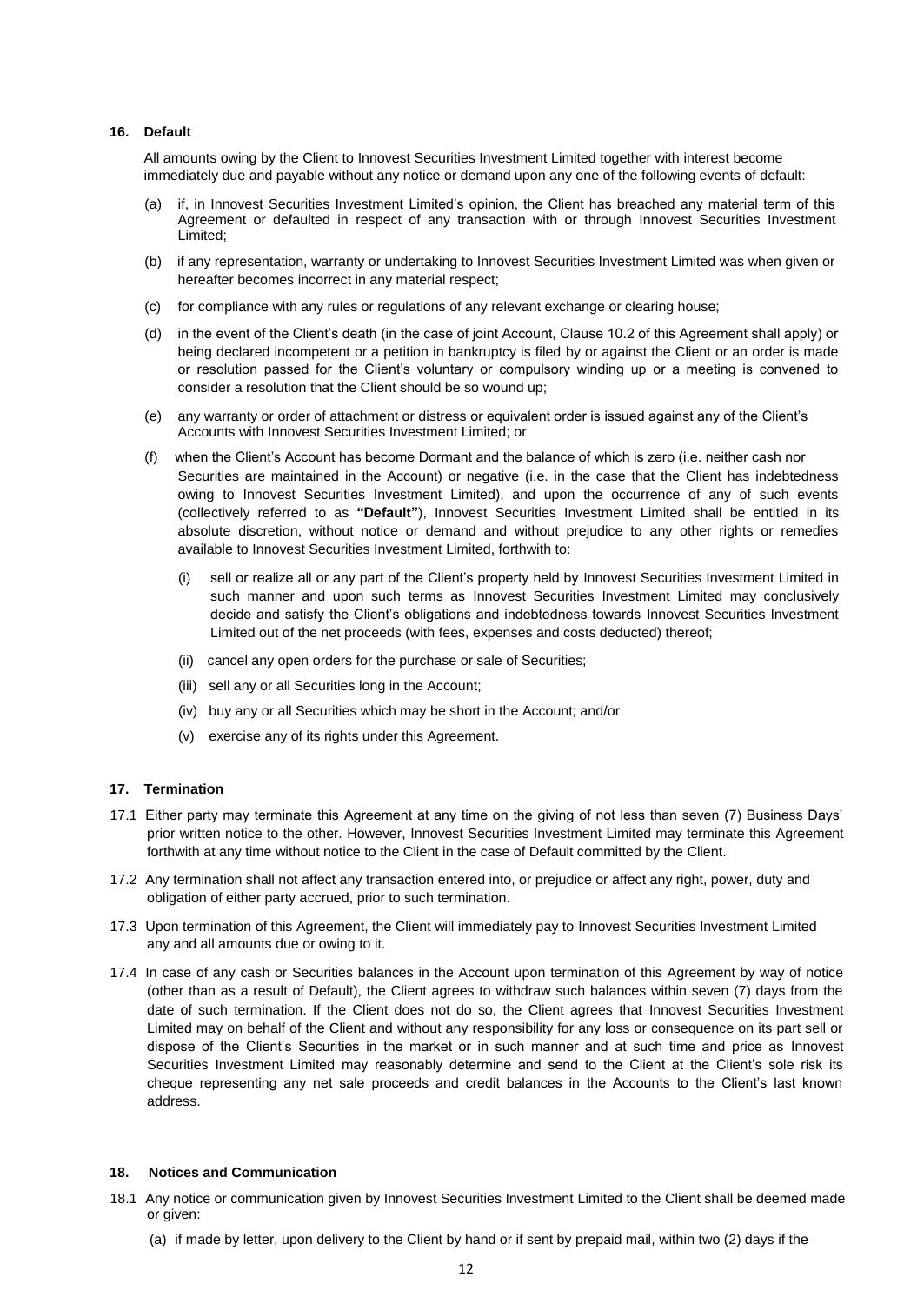Client is in Hong Kong or within five (5) days if the Client is outside Hong Kong; and

- (b) if made by telex, facsimile, electronic mail or other electronic means, upon transmission of the message to or accessible by the Client.
- 18.2 Innovest Securities Investment Limited may also communicate with the Client verbally. The Client is deemed to have received any message left for the Client on the Client's answer machine, voicemail or other similar electronic or mechanical devices at the time it is left for the Client.
- 18.3 Any notice or communications made or given by the Client will be sent at the Client's own risk and will be effective only upon actual receipt by Innovest Securities Investment Limited.
- 18.4 Unless otherwise inform Innovest Securities Investment Limited in writing, the Client expressly consent to Innovest Securities Investment Limited sending any notice, documents or communication to the Client by electronic means.
- 18.5 The Client agrees to check regularly the Client's mailbox, electronic mailbox, facsimile machine and other sources of facilities through which the Client receives communication from Innovest Securities Investment Limited. Innovest Securities Investment Limited will not be responsible for any losses that arise from the Client's failures, delay or negligence to check such sources or facilities.
- 18.6 The Client understands, for the security and integrity of the Account, that Innovest Securities Investment Limited may temporarily or permanently disable or restrict the Account, if and when the mails become undeliverable or are returned as a result of the Client's failure to provide, update and/or notify Innovest Securities Investment Limited with most current and accurate Account information.
- 18.7 The Client is responsible for reviewing all acknowledgements, confirmations, contract notes and Account statements in relation to the Client's Transactions and other Account activities information upon first receiving them. All Transactions and other information therein contained will be binding on the Client unless Innovest Securities Investment Limited receives the Client's notice of objection in writing within seven (7) days after the Client receives or deemed to have received them. In all cases, Innovest Securities Investment Limited reserves the right to determine the validity of the Client's objection to the relevant Transaction or information.

# **19. General Provisions**

- 19.1 All currency exchange risks in respect of any Transactions, settlement actions or steps taken by Innovest Securities Investment Limited under this Agreement shall be borne by the Client.
- 19.2 If Innovest Securities Investment Limited commits a default as defined in the SFO and the Client thereby suffers a pecuniary loss, the Client shall have a right to claim under the Compensation Fund established under the SFO,
- 19.3 Each of Innovest Securities Investment Limited and the Client undertakes to notify the other in the event of any material change to the information (as specified in the Code of Conduct) provided in this Agreement.
- 19.4 The terms and conditions of this Agreement shall survive any changes or succession in the Client's business, including the Client's bankruptcy or death and will be binding on the Client's successor(s), personal representative(s) or permitted assign(s).
- 19.5 Time shall be of essence in relation to all matters arising under this Agreement.
- 19.6 Waiver of any right under this Agreement must be in writing signed by the party waiving such right. The rights, powers, remedies and privileges in this Agreement are cumulative and not exclusive of any rights, powers, remedies and privileges provided by law. Any failure or delay in exercising all or part of any right, power or privilege in respect of this Agreement will not be presumed to operate as a waiver to preclude any subsequent exercise of that right, power or privilege.
- 19.7 Each of the provisions in this Agreement is several and distinct from the others and if any one or more of such provisions is or becomes invalid or unenforceable, the validity, legality and enforceability of the remaining provisions shall not in any way be affected or impaired thereby.
- 19.8 Innovest Securities Investment Limited shall have the right to assign, transfer or otherwise dispose of all or any of its rights, interests or obligations in or under this Agreement to its Affiliates as it thinks fit and without having to notify the Client or obtain the Client's consent. The Client shall not assign, transfer or dispose of the Client's rights, interests or obligations in or under this Agreement to any third party without the prior written consent of Innovest Securities Investment Limited.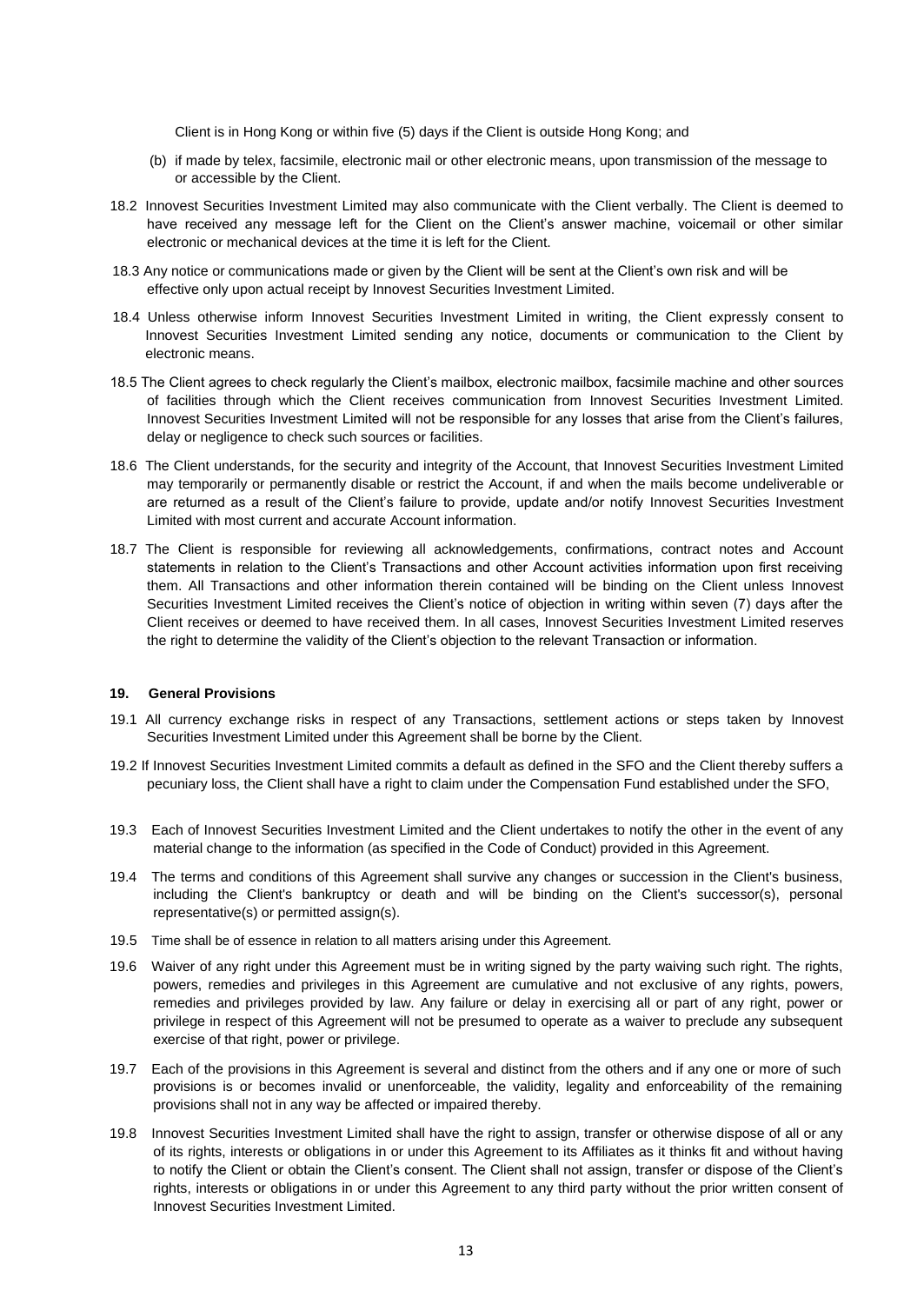# **20. Risk Disclosure Statements**

20.1 The Client acknowledges that the relevant risk disclosure statements specified in Part 4 hereof form part of this Agreement. If the Client is allowed to use Electronic Trading Services provided by Innovest Securities Investment Limited, the Client shall further acknowledge the relevant risk disclosure statements set out in Part 3 hereof.

# **21. Representation, Warranties and Undertakings**

- 21.1 The Client represents that he is of required legal age and mentally fit to enter into this Agreement. If the Client is a corporate client, it has obtained all necessary consents from shareholders and directors and has taken all necessary actions to enable the Client to enter into this Agreement and perform its obligations under this Agreement.
- 21.2 Save as disclosed in the Account Opening Form, the Client represents and warrants to Innovest Securities Investment Limited that the Client is not associated with any directors, employees or licensed representatives of Innovest Securities Investment Limited or its associated companies and agrees that if the Client is or becomes associated with any of such directors, employees or licensed representatives, the Client shall promptly notify Innovest Securities Investment Limited of the existence and nature of such association and acknowledge that Innovest Securities Investment Limited may, upon receipt of such notice, at Innovest Securities Investment Limited's discretion, choose to terminate the Account. If the Client is a corporate client, the expression "Client" in this Clause 21.2 and Clause 21.3 below shall include any of the Client's directors, shareholders or Authorized Persons.
- 21.3 The Client represents that, unless the Client has previously disclosed in writing to Innovest Securities Investment Limited, the Client is not a director or employee of any exchange, clearing house or any licensed or registered person under the SFO.
- 21.4 This Agreement and its performance and the obligations contained in this Agreement do not and will not contravene any applicable law and regulations, any provisions of the Client's memorandum and articles of association or by-laws (where applicable), or constitute a breach of default under any agreement or arrangement by which the Client is so bound.
- 21.5 The Client will not charge, pledge or allow to subsist any charge or pledge over the Client's Securities or monies in the Account or grant or purport to grant an option over any Securities or monies in the Account without the prior written consent of Innovest Securities Investment Limited.
- 21.6 All representations and warranties appeared in this Agreement shall be deemed to be repeated immediately before each Transaction or dealing is carried out for or any service is provided to the Client or on the Client's behalf.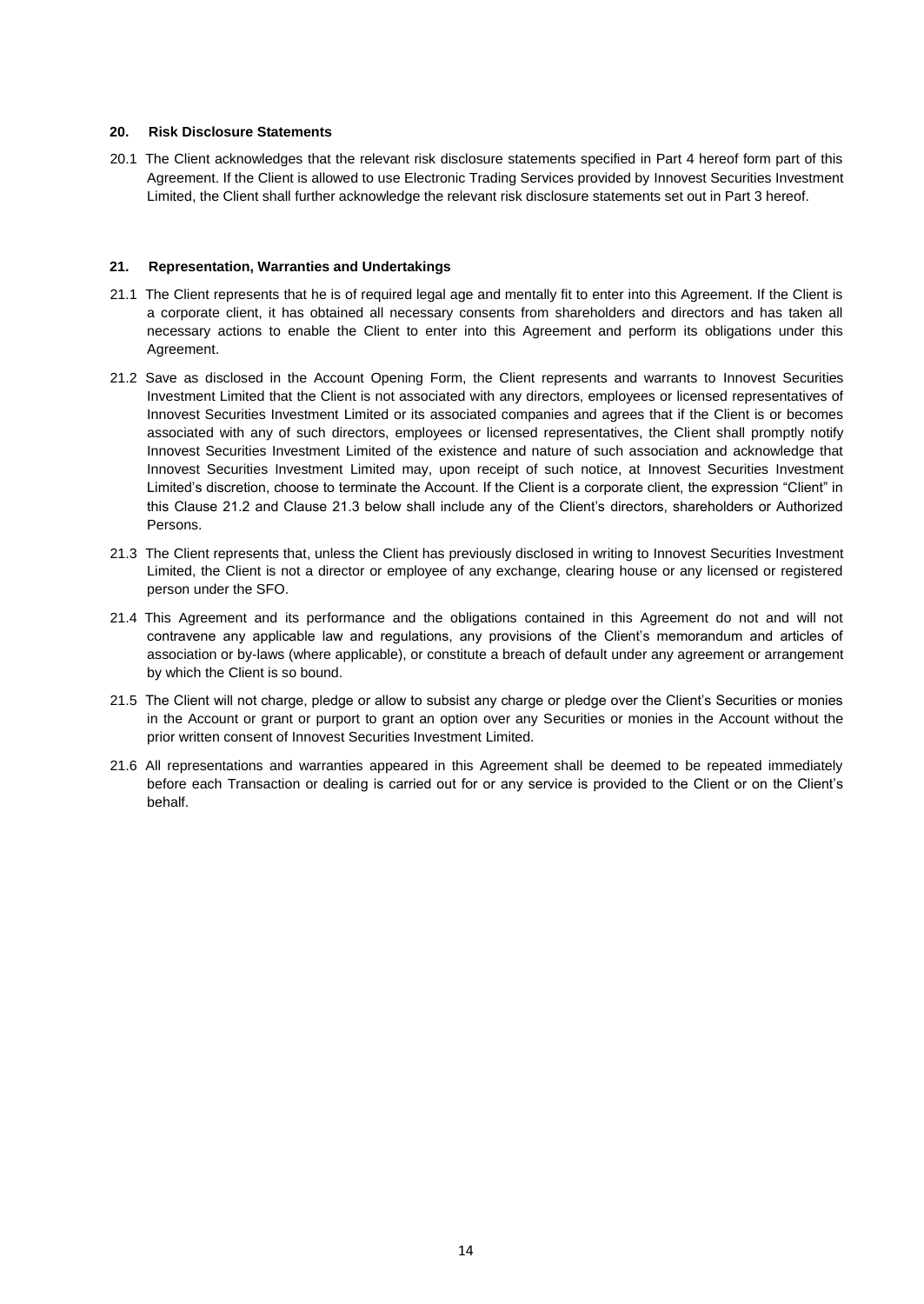# **Part 3 – Additional Terms and Conditions for Internet Trading Client**

- 1. This Part 3 sets out the terms and conditions to which the Client shall be further subject upon the Client opening an Internet Trading Account with Innovest Securities Investment Limited in relation to Transactions carried out in connection therewith and the Client shall in this Part 3 be referred to as Internet Trading Client.
- 2. The Internet Trading Client consents to the use of the Electronic Trading Services as a medium of communication with Innovest Securities Investment Limited and to transmit information, data and document (for avoidance of doubt, the transmission of document includes but does not limit to sending the contract note, trading confirmation, statement of the Account and other documents in electronic form through any electronic means) to the Internet Trading Client.
- 3. The Internet Trading Client accepts the risk of receiving or gaining access to services through and communication and conducting Transactions over the internet or other electronic means or facilities.
- 4. The Internet Trading Client acknowledges that information concerning the use, operation, policy and procedures of the Electronic Trading Services and the Account applicable at all time has been made available to the Internet Trading Client on the service website or other applicable wire or wireless facilities, and have read and understood the terms of which may be amended, modified and supplemented from time to time and which shall be binding on the Internet Trading Client in respect of the Internet Trading Client's use of the Electronic Trading Services and the Account. In the event of inconsistencies between the terms of this Agreement and the information, the terms of this Agreement shall prevail.
- 5. The Internet Trading Client shall not and shall not attempt to tamper with, modify, de-compile, reverse engineer or otherwise alter in any way, or gain unauthorized access to, the Electronic Trading Services.
- 6. The Internet Trading Client shall be the only authorized user of the Electronic Trading Services, and acknowledges that the services may require the Internet Trading Client to use various identification and access codes, including a password, account identification number and other user identification to access the service and the Account and that the Internet Trading Client shall be responsible for the confidentiality and proper use at all time of the Internet Trading Client's password, account identification number, user identification and account number for all Transactions initiated through the Electronic Trading Services.
- 7. The Internet Trading Client agrees to notify Innovest Securities Investment Limited immediately of the Internet Trading Client's becoming aware of any loss, theft or unauthorized use of the Internet Trading Client's password, account identification number, user identification, Account or account number, or any unauthorized use of the Electronic Trading Services or any information or data provided.
- 8. The Internet Trading Client acknowledges that any information and data (including news and real time quotes) provided through the Electronic Trading Services relating to Securities and securities markets are obtained from any securities exchanges and markets and from other third party service providers appointed by Innovest Securities Investment Limited from time to time. The Internet Trading Client further acknowledges and accepts that:
	- (a) such information and data are or may be protected by copyright laws, and are provided for personal noncommercial use only, and the Internet Trading Client may not use, reproduce, retransmit, disseminate, sell, distribute, publish, broadcast, circulate or commercially exploit any information or data in any way without the consent of such service providers.
	- (b) such information and data are received by Innovest Securities Investment Limited from sources that are believed to be reliable, however neither the accuracy, completeness, timeliness or sequence of any of the information or data can be guaranteed either by Innovest Securities Investment Limited or by such services providers.
- 9. The Internet Trading Client acknowledges and agrees that neither Innovest Securities Investment Limited nor any of the services providers shall be liable to the Internet Trading Client for any reliance by the Internet Trading Client on any of the information or data provided through the Electronic Trading Services nor for availability, accuracy, completeness or timeliness of such information or data nor any actions taken or decisions made by the Internet Trading Client in reliance of such information or data.
- 10. Innovest Securities Investment Limited is not obliged to execute the Internet Trading Client's Instructions until there are sufficient cleared funds or Securities in the Internet Trading Client's Account to settle the Internet Trading Client's Transactions.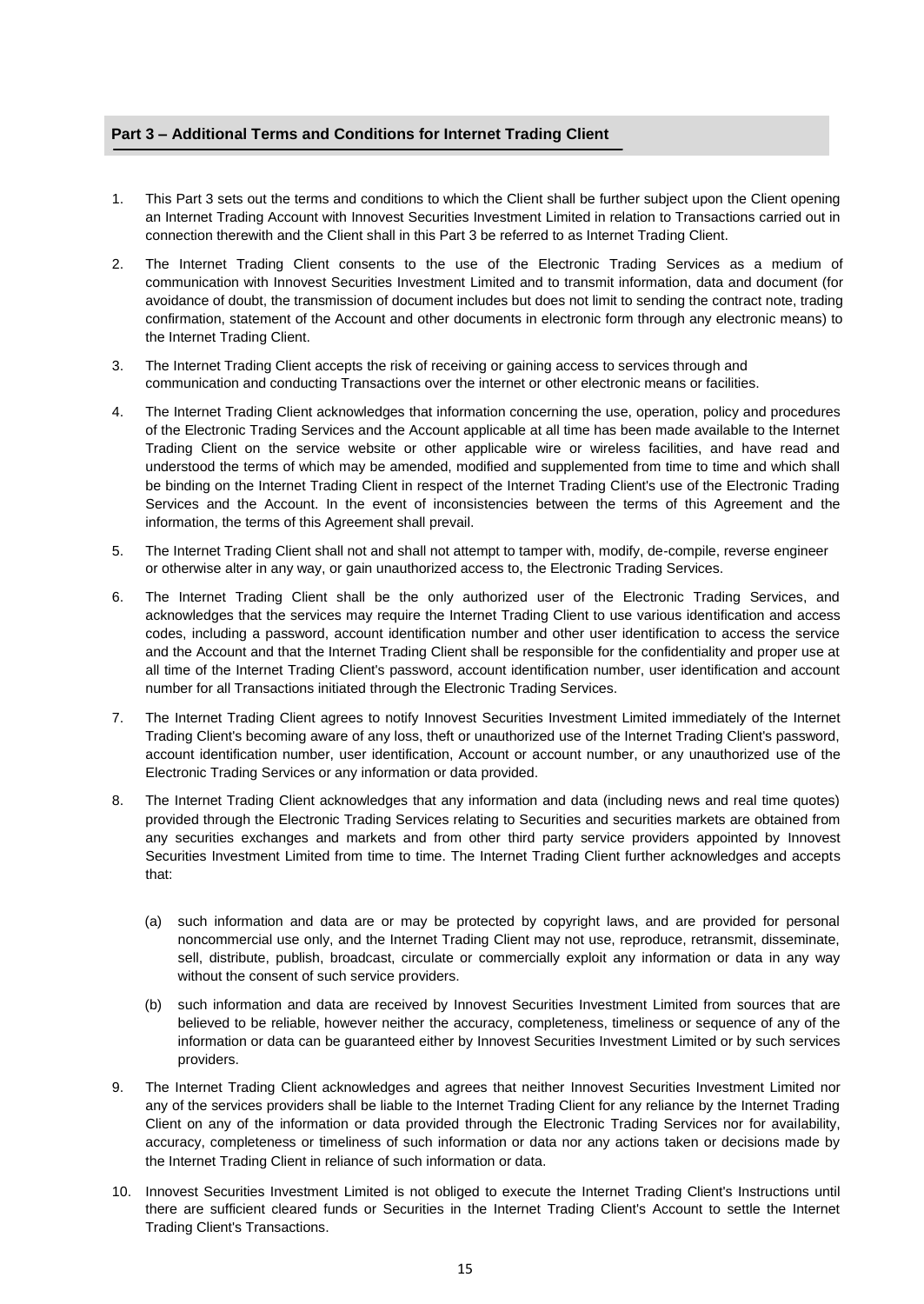- 11. The Internet Trading Client acknowledges and agrees that Innovest Securities Investment Limited shall not be deemed to have received or executed the Internet Trading Client's Instructions unless and until the Internet Trading Client has received Innovest Securities Investment Limited's message acknowledging receipt or confirming execution of the Internet Trading Client's Instructions.
- 12. The Internet Trading Client acknowledges and agrees that if the Electronic Trading Services become temporarily unavailable, the Internet Trading Client may during such period continue to operate the Account subject to Innovest Securities Investment Limited's right to obtain such information regarding the verification of the Internet Trading Client's identity to Innovest Securities Investment Limited's satisfaction.
- 13. The Internet Trading Client agrees that Innovest Securities Investment Limited shall not be liable for any loss the Internet Trading Client may suffer as a result of using or attempting to use the Electronic Trading Services. The Internet Trading Client further undertakes to indemnify Innovest Securities Investment Limited in full for any loss or damage Innovest Securities Investment Limited may suffer as a result of the use of the Electronic Trading Services, save for damages caused by willful default on Innovest Securities Investment Limited's part.

In addition, the Internet Trading Client should be aware of the following potential risks in connection with the use of Electronic Trading Services.

# **Risk of electronic trading services**

The access, communication and conducting transactions over the internet or other electronic means or facilities involve the use of public networks and represent an attractive target for attacks by intruders. Should intruders infiltrate the electronic trading system of Innovest Securities Investment Limited and obtain sensitive data and information or create bugs or virus which sabotages its function, the electronic trading system (including the Client's account) may be damaged. While various steps and procedures (e.g. the use of login password, cryptography, firewall) have been taken and/or implemented by Innovest Securities Investment Limited to protect unauthorized access to electronic trading system and the Client's account, there can be no assurance that such steps and procedures can prevent or respond to all forms of attacks in a timely or effective manner.

Internet or any other electronic means are, due to unpredictable traffic congestion and other reasons, an inherently unreliable medium of communication and that such unreliability is beyond the control of Innovest Securities Investment Limited. As a result of such unreliability, there may be delays in the transmission and receipt of instructions or other information (e.g. canceling or changing the Client's original instructions), delays in execution or execution of the Client's instructions at prices different from those prevailing at the time the Client's instructions were given, transmission interruption or breakdown and/or for some reason Innovest Securities Investment Limited may not be able to act on the Client's instructions at all. If the Client subsequently give instructions canceling or changing the Client's original instructions, Innovest Securities Investment Limited will not accept them if it has already acted on the Client's original instruction or there is insufficient time to act on the Client's subsequent instruction. The Client should therefore give instructions in good time before the closes of the market.

Information and data provided through the electronic trading services relating to securities and the securities markets has been obtained from any securities exchanges and markets and from other third party service providers. Owing to market volatility, possible delay in data transmission process and other reasons, the information and data may not be accurate, complete, timely and in correct sequence. Thus any reliance on such information and data may lead to incorrect investment decisions and/or other actions.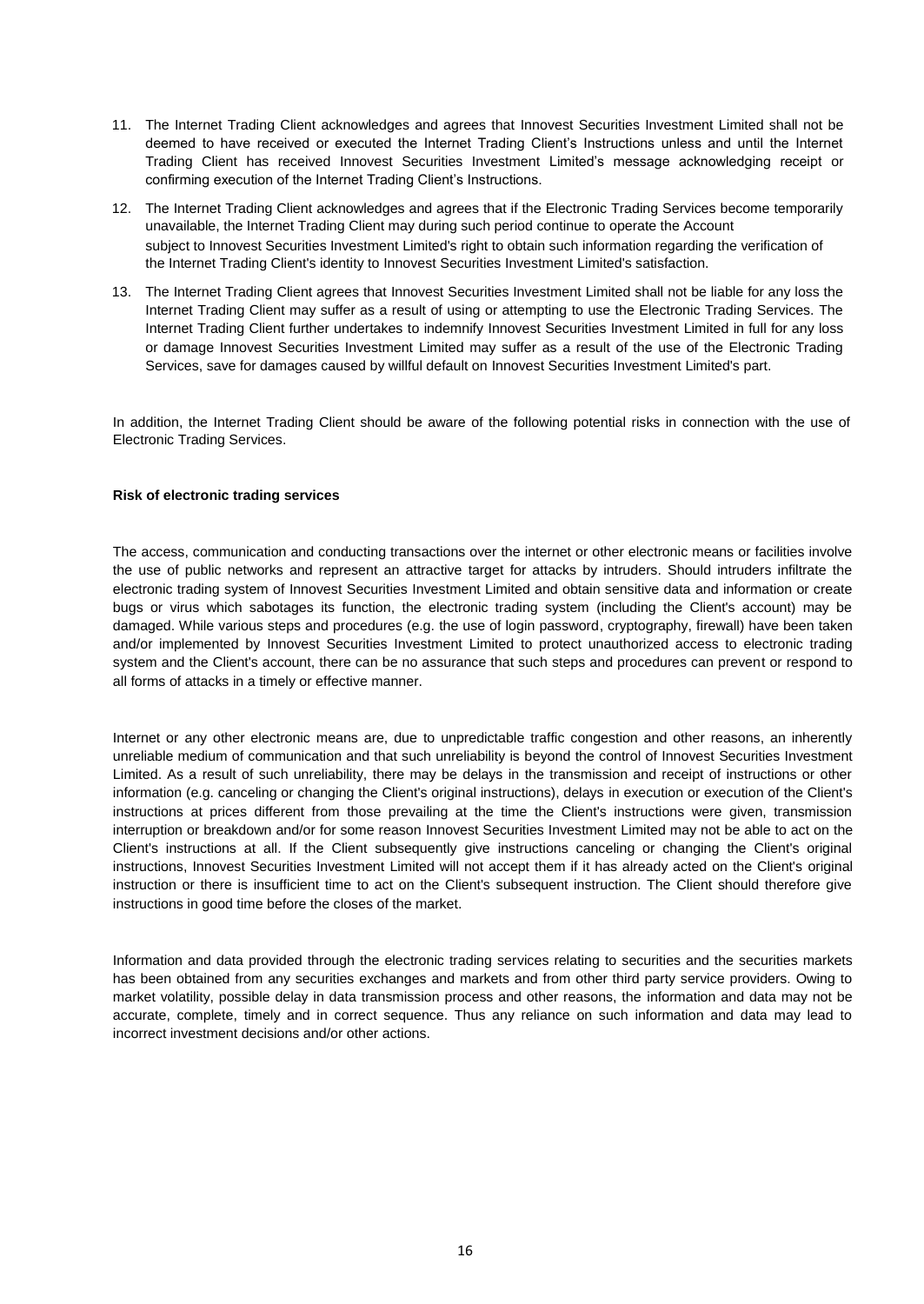# **Part 4 –Risk Disclosure Statements for all Clients**

The Client should be aware of the following potential risks in connection with securities trading. If Innovest Securities Investment Limited solicit the sale of or recommend any financial product to the Client, the financial product must be reasonably suitable for the Client having regard to the Client's financial situation, investment experience and investment objectives. No other provision of this agreement or any other document Innovest Securities Investment Limited may ask the Client to sign and no statement Innovest Securities Investment Limited may ask the Client to make derogates from the clause.

*[Note: "Financial Product" means any securities, futures contracts or leveraged foreign exchange contracts as defined under the SFO.]*

### **Risk of securities trading**

The prices of securities fluctuate, sometimes dramatically. The price of a security may move up or down, and may become valueless. It is as likely that losses will be incurred rather than profit made as a result of buying and selling securities.

#### **Risk of trading Growth Enterprise Market stocks**

Growth Enterprise Market (GEM) stocks involve a high investment risk. In particular, companies may list on GEM with neither a track record of profitability nor any obligation to forecast future profitability. GEM stocks may be very volatile and illiquid.

The Client should make the decision to invest only after due and careful consideration. The greater risk profile and other characteristics of GEM mean that it is a market more suited to professional and other sophisticated investors.

Current information on GEM stocks may only be found on the internet website operated by the Exchange. GEM Companies are usually not required to issue paid announcements in gazetted newspapers.

The Client should seek independent professional advice if the Client is uncertain of or have not understood any aspect of this risk disclosure statement or the nature and risks involved in trading of GEM stocks.

## **Risks of client assets received or held outside Hong Kong**

Client assets received or held by Innovest Securities Investment Limited outside Hong Kong are subject to the applicable laws and regulations of the relevant overseas jurisdiction which may be different from the Securities and Futures Ordinance (Cap.571) and the rules made thereunder. Consequently, such client assets may not enjoy the same protection as that conferred on client assets received or held in Hong Kong.

#### **Risk of providing an authority to hold mail or to direct mail to third parties**

If the Client provides Innovest Securities Investment Limited with an authority to hold mail or to direct mail to third parties, it is important for the Client to promptly collect in person all contract notes and statements of the Client's account and review them in detail to ensure that any anomalies or mistakes can be detected in a timely fashion.

## **Risk of trading NASDAQ-AMEX securities at the Exchange**

The securities under the Nasdaq-Amex Pilot Program ("PP") are aimed at sophisticated investors. The Client should consult Innovest Securities Investment Limited and become familiarized with the PP before trading in the PP securities. The Client should be aware that the PP securities are not regulated as a primary or secondary listing on the Main Board or the GEM of the Exchange.

#### **Risk of Bonds**

(a) The price of bonds can and does fluctuate, sometimes dramatically. The price of a bond may move up or down, and may become valueless. It is as likely that losses will be incurred rather than profit made as a result of buying and selling of bonds. Also, there may be risks in leaving bonds in Innovest Securities Investment Limited's safekeeping. The holder of bonds bears the credit risk of the issuer and / or guarantor (if applicable)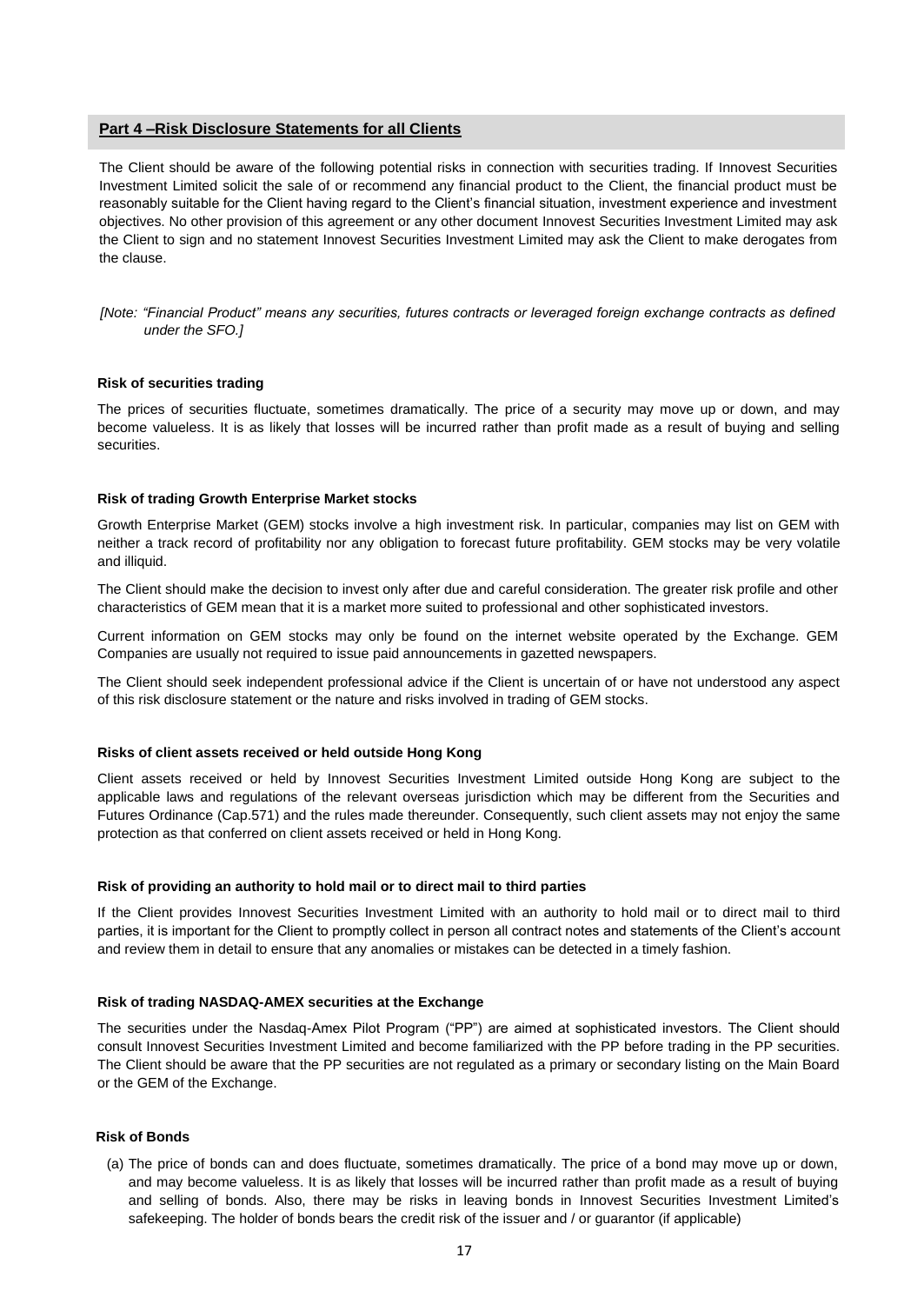and has no recourse to Innovest Securities Investment Limited.

(b) Not all bonds provide for repayment of 100% of the face value of the bond. The return of a bond depends on the terms of issue and reference should be made to the corresponding prospectus or term sheet for detail and there may be circumstances that the money and / or value of shares that the Client receives at maturity may be

substantially less than the value of the Client's original investment. If there is any fractional share(s) or other Securities or underlying assets deliverables on maturity, it / they may not be physically delivered.

- (c) In situations where any bond is a product combining note with financial or other derivatives, such as options, its return may be linked to the performance of other financial instruments, such as underlying stocks, commodities, currencies, companies, and indices. Unless such bond is listed on Exchange or other regulated stock exchanges, the Client will only be able to sell such bond on the over-the-counter market if at all. The prices of bonds in secondary markets are affected by a wide range of factors, including without limitation, the performance of the underlying stocks, commodities, currencies, companies, indices, the market view of the credit quality of the reference company, and interest rates. The Client must be aware that secondary markets do not always exist and even where a secondary market exists, it may not be liquid. The Client must accept any associated liquidity risk.
- (d) Transactions in options carry a high degree of risk (including products that have options embedded in them such as bonds). Purchasers and sellers of options should familiarize themselves with the type of option (i.e. put or call) which they contemplate trading and the associated risks.
- (e) The profit or loss in transactions in foreign currency denominated contracts (whether they are traded in the Client's own or another jurisdiction) will be affected by fluctuations in currency exchange rates where there is a need to convert from the currency denomination of the contract to another currency.

## **Key Risks Associated with Renminbi Products**

The following risk disclosure statements may not disclose all the risks and information in relation to investing in Renminbi products. For example, selling restrictions may be applicable to certain investors in accordance with the restrictions as stipulated in the relevant prospectus of the Renminbi products. The Client must therefore read the relevant prospectus, circular or any other documents in respect of each Renminbi products and carefully consider all other risk factors set out therein before deciding whether to invest.

#### *Renminbi Currency Risk*

- (a) Renminbi is not freely convertible at present and conversion of Renminbi through banks in Hong Kong is subject to certain restrictions.
- (b) For Renminbi products which are not denominated in Renminbi or with underlying investments which are not Renminbi denominated, such products will be subject to multiple currency conversion costs involved In making investments and liquidating investments, as well as the Renminbi exchange rate fluctuations and bid/offer spreads when assets are sold to meet redemption requests and other capital requirements (e.g. settling operating expenses).
- (c) The PRC government regulates the conversion between Renminbi and other currencies. If the restrictions on Renminbi convertibility and the limitations on the now of Renminbi funds between PRC and Hong Kong become more stringent, the depth of the Renminbi market in Hong Kong may become further limited.

### *Exchange Rate Risks*

The value of the Renminbi against the Hong Kong dollars and other foreign currencies fluctuates and is affected by changes in the PRC and international political and economic conditions and by many other factors. For Renminbi products, the value of investment in Hong Kong dollar terms may decline if the value of Renminbi depreciates against the Hong Kong dollars.

#### *Interest Rate Risks*

The PRC government has gradually liberalized the regulation of interest rates in recent years. Further liberalization may increase interest rate volatility. For Renminbi products which are, or the Client may invest in, Renminbi debt instruments, such instruments are susceptible to interest rate fluctuations, which may adversely affect the return and performance of the Renminbi products.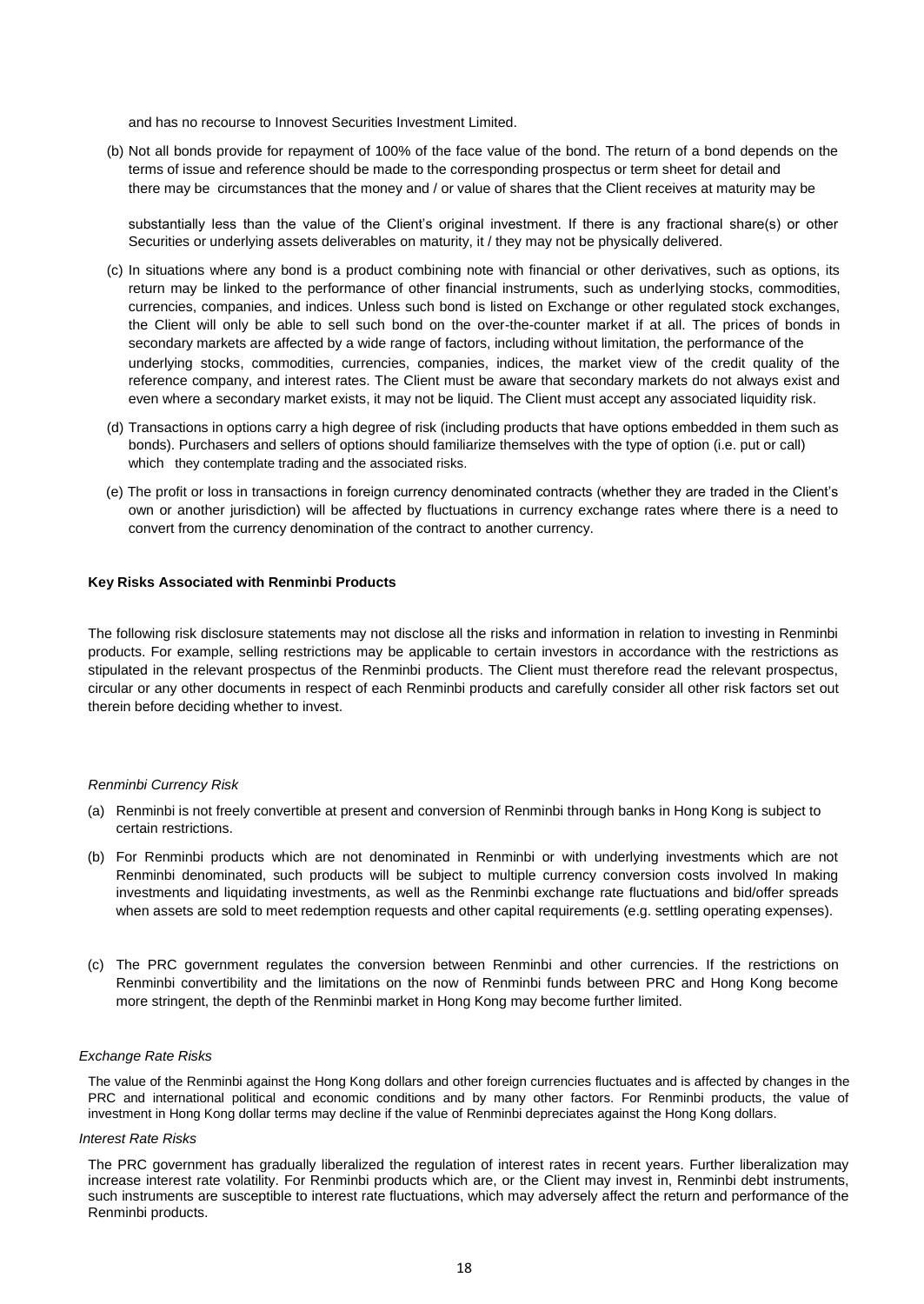#### *Limitation on the Provision of Renminbi Funding*

In case the Client does not have sufficient Renminbi funding in the Account to subscribe for Renminbi products, subject to compliance with all Applicable Laws and Regulations, Innovest Securities Investment Limited may lend the Client Renminbi or assist the Client to convert other currencies to Renminbi. However, Innovest Securities Investment Limited does not guarantee that Innovest Securities Investment Limited can provide sufficient Renminbi funding for the Client due to the limitation on the flow of Renminbi funds in Hong Kong. The Client may unwind the trade due to insufficient Renminbi funding and the Client's Investment may be adversely affected if the Client suffers losses due to settlement failure.

#### *Limited Availability of Underlying Investments Denominated in Renminbi*

For Renminbi products that do not have access to invest directly in PRC, their available choice of underlying investments denominated in Renminbi outside PRC may be limited. Such limitation may adversely affect the return and performance of the Renminbi products.

#### *Projected Returns Which Are Not Guaranteed*

For some Renminbi investment products, their return may not be guaranteed or may only be partly guaranteed. The Client should read carefully the statement of illustrative return attached to such products and in particular, the assumptions on which the illustrations are based, including, for example, any future bonus or dividend declaration.

#### *Long Term Commitment to Investment Products*

For Renminbi products which involve a long period of investment, if the Client redeems the investment before the maturity date or during the lock-up period (if applicable), the Client may incur a significant loss of principal where the proceeds may be substantially lower than the Client's invested amount. The Client may also suffer from early surrender/withdrawal fees and charges as well as the loss of returns (where applicable) as a result of redemption before the maturity date or during lock-up period.

#### *Credit Risk of Counterparties*

For Renminbi products invest in Renminbi debt instruments which are not supported by any collateral, such products are fully exposed to the credit risk of the relevant counterparties. Where a Renminbi product may invest in derivative instruments, counterparty risk may also arise as the default by the derivative issuers may adversely affect the performance of the Renminbi product and result in substantial loss.

#### *Liquidity Risk*

Renminbi products may suffer significant losses in liquidating the underlying Investment, especially if such investments do not have an active secondary market and their prices have large bid/offer spread.

### *Possibility of Not Receiving Renminbi Upon Redemption*

For Renminbi products with a significant portion of non-Renminbi denominated underlying investments, there is a possibility of not receiving the full amount in Renminbi upon redemption. This may be the case if the issuer is not able to obtain sufficient amount of Renminbi in a timely manner due to the exchange controls and restrictions applicable to the currency.

# **Specific Risks Relating To Securities Trading Through Shanghai-Hong Kong Stock Connect or Shenzhen-Hong Kong Stock Connect**

#### (a) Not protected by Investor Compensation Fund

The Client should note that any trading under Shanghai-Hong Kong Stock Connect or Shenzhen-Hong Kong Stock Connect will not be covered by Hong Kong's Investor Compensation Fund. As far as Hong Kong investors participating in Shanghai-Hong Kong and Shenzhen stock trading are concerned, since they are carrying out trading through securities brokers in Hong Kong and these brokers are not Mainland brokers, they are not protected by China Securities Investor Protection Fund on the Mainland.

(b) Quotas used up

When the respective aggregate quota balance for Shanghai and Shenzhen stock trading are less than the daily quota, the corresponding buy orders will be suspended on the next trading day (sell orders will still be accepted) until the aggregate quota balance returns to the daily quota level. Once the daily quota is used up, acceptance of the corresponding buy orders will also be immediately suspended and no further buy orders will be accepted for the remainder of the day. Buy orders which have been accepted will not be affected by the using up of the daily quota, while sell orders will be continued to be accepted. Depending on the situation of aggregate quota balance, buying transactions will be resumed on the following trading day.

(c) Difference in trading day and trading hours

The Client should note that, due to differences in public holidays between Hong Kong and Mainland China or other reasons such as bad weather conditions, there may be differences in trading days and trading hours in the relevant markets. Shanghai-Hong Kong Stock Connect or Shenzhen-Hong Kong Stock Connect and Hong Kong Stock Market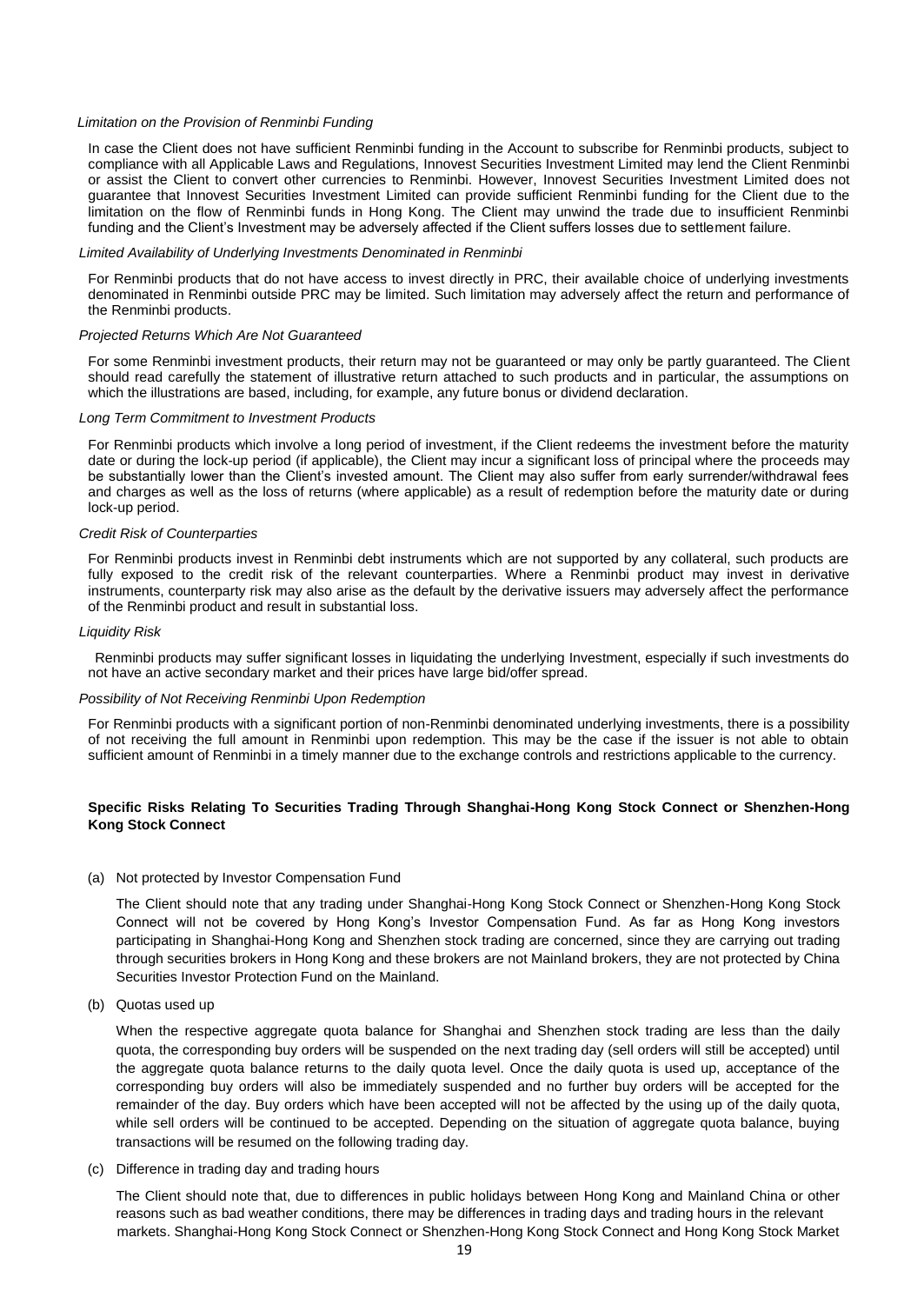will only operate on days when both markets are open for trading and when banks in both markets are open on the corresponding settlement days. Therefore, it is possible that there are occasions when it is a normal trading day for the Mainland market but Hong Kong investors cannot trade A-shares. The Client should take note of the days and the hours which Shanghai-Hong Kong Stock Connect and Shenzhen-Hong Kong Stock Connect are open for business and decide according to his own risk tolerance capability whether or not to take on the risk of price fluctuations in Ashares during the time when Shanghai-Hong Kong and Shenzhen-Hong Kong Stock Connect are not trading.

(d) Restrictions on selling imposed by front-end monitoring

For Client who deposits his A-shares with securities companies other than Innovest Securities Investment Limited, if the Client wishes to sell certain A-shares he holds, the Client must transfer such A-shares to his account with Innovest Securities Investment Limited before the day of selling (T day). If the Client fails to meet this deadline, the Client will not be able to sell such A-shares on T day.

(e) The recalling of eligible stocks and trading restrictions

A stock which is on the list of eligible stocks for trading via Shanghai-Hong Kong Stock Connect or Shenzhen-Hong Kong Stock Connect may be recalled from the list for various reasons and, in such event, the stock can only be sold but cannot be bought. This may affect the investment portfolio or strategies of the Client. The Client should therefore pay close attention to the list of eligible stocks as provided and updated from time to time by Shanghai Stock Exchange ("SSE") , Shenzhen Stock Exchange ("SZSE") and Hong Kong Exchanges and Clearing Limited ("HKEX").

Under the following circumstances, purchase of A shares via Shanghai or Shenzhen trading will be suspended temporarily (but sale is permitted): (i) the A-shares cease to be constituent stocks of the relevant indices; (ii) the Ashares are put under "risk alert"; and/or (iii) the corresponding H shares of the A-shares cease to be traded on Exchange. The Client should also note that such A-shares may be subject to the restriction of price fluctuation limits.

(f) Transaction costs

In addition to paying trading fees and stamp duties in connection with trading of A-shares, the Client carrying out Shanghai-Hong Kong Stock Connect or Shenzhen-Hong Kong Stock Connect should also take note of any new portfolio fees, dividend tax and tax concerned with income arising from stock transfers, which may be levied by the relevant authorities.

(g) Mainland China's laws and regulations, foreign shareholding restrictions and disclosure obligations under Shanghai-Hong Kong Stock Connect, Shenzhen-Hong Kong Stock Connect, A-share listed companies and trading thereof are subject to the laws and regulations and disclosure obligations of the A-share market. Any changes in relevant laws or regulations may affect share prices. The Client should also take note of the foreign shareholding restrictions and disclosure obligations applicable to A-shares. The Client may be subject to restrictions on trading and retention of proceeds as a result of his interests and shareholdings in A-shares. The Client himself is responsible for compliance with the requirements of all relevant notifications, reports and disclosure of interests. Under the current Mainland rules, when an investor holds up to 5% of the shares of a company listed on SSE or SZSE, the investor is required to disclose his interest within three working days during which he cannot trade the shares of that company. The investor is also required to disclose any change in his shareholding and comply with related trading restrictions in accordance with the Mainland laws.

According to existing Mainland practices, Hong Kong and overseas investors as beneficial owners of A-shares traded via Shanghai-Hong Kong Stock Connect or Shenzhen-Hong Kong Stock Connect cannot appoint proxies to attend shareholders' meetings on their behalf.

(h) Currency Risk

Investments via Shanghai-Hong Kong Stock Connect or Shenzhen-Hong Kong Stock Connect will be traded and settled in Renminbi. If the Client invests in A-shares with a local currency other than RMB, the Client will be exposed to a currency risk due to the need for the conversion of the local currency into RMB. During the conversion, the Client will also incur currency conversion costs. Even if the price of the RMB asset remains unchanged, the Client will still incur an exchange loss if RMB depreciates during the process of currency conversion.

If the Client invests in A-shares without converting the local currency which he holds, into RMB and this results in a RMB debit balance of his account, Innovest Securities Investment Limited will charge debit interest on that outstanding balance.

**The above summary only covers part of the risks related to Shanghai-Hong Kong Stock Connect and Shenzhen-Hong Kong Stock Connect and any above mentioned laws, rules and regulations are subject to change from time to time. The Client should visit the website of HKEX for updates and details for**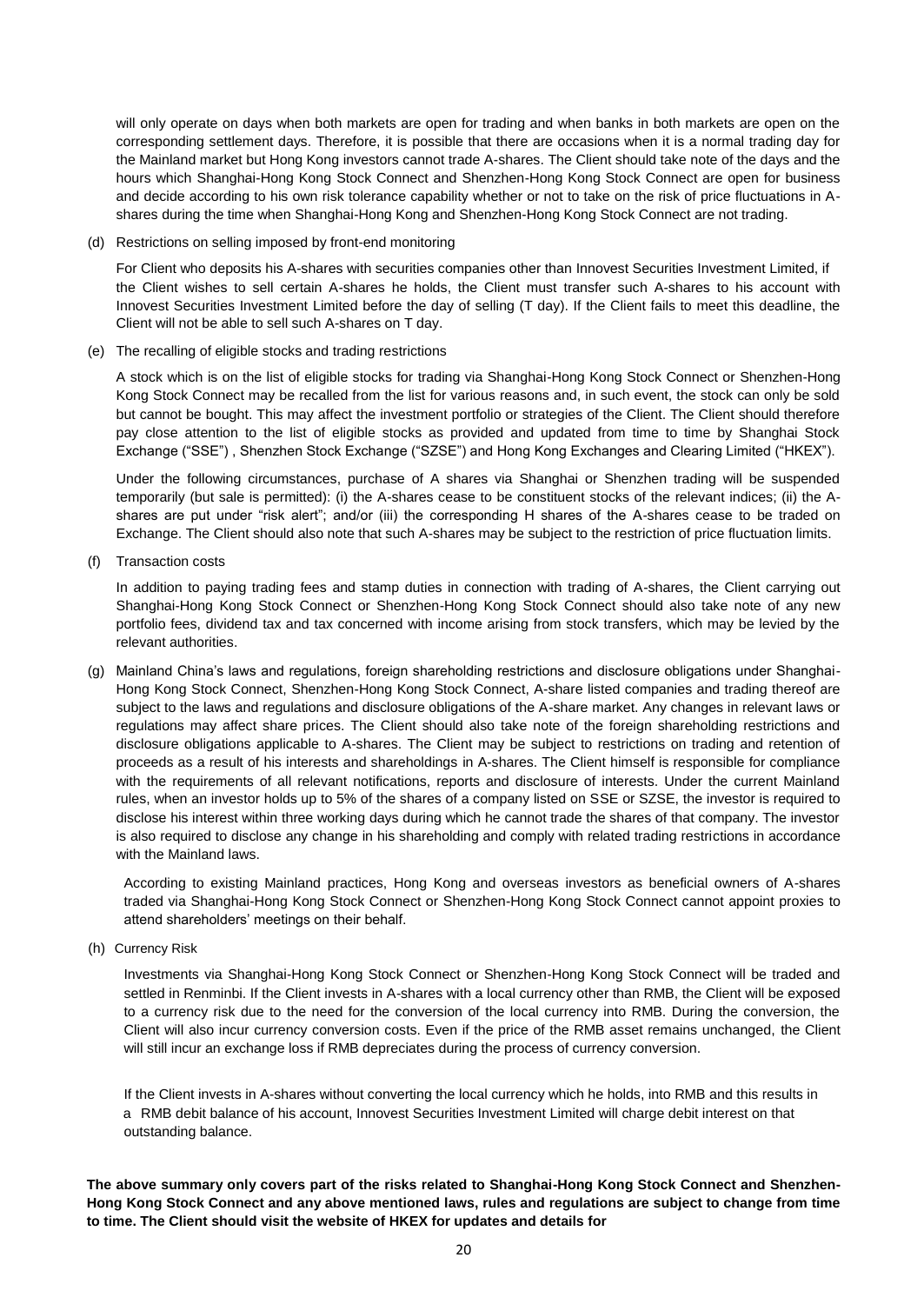**Shanghai-Hong Kong Stock Connect and Shenzhen-Hong Kong Stock Connect.**

**If the aforesaid provisions are inconsistent with the rules and regulations of HKEX, SSE and SZSE, the rules and regulation of HKEX, SSE and SZSE shall prevail.**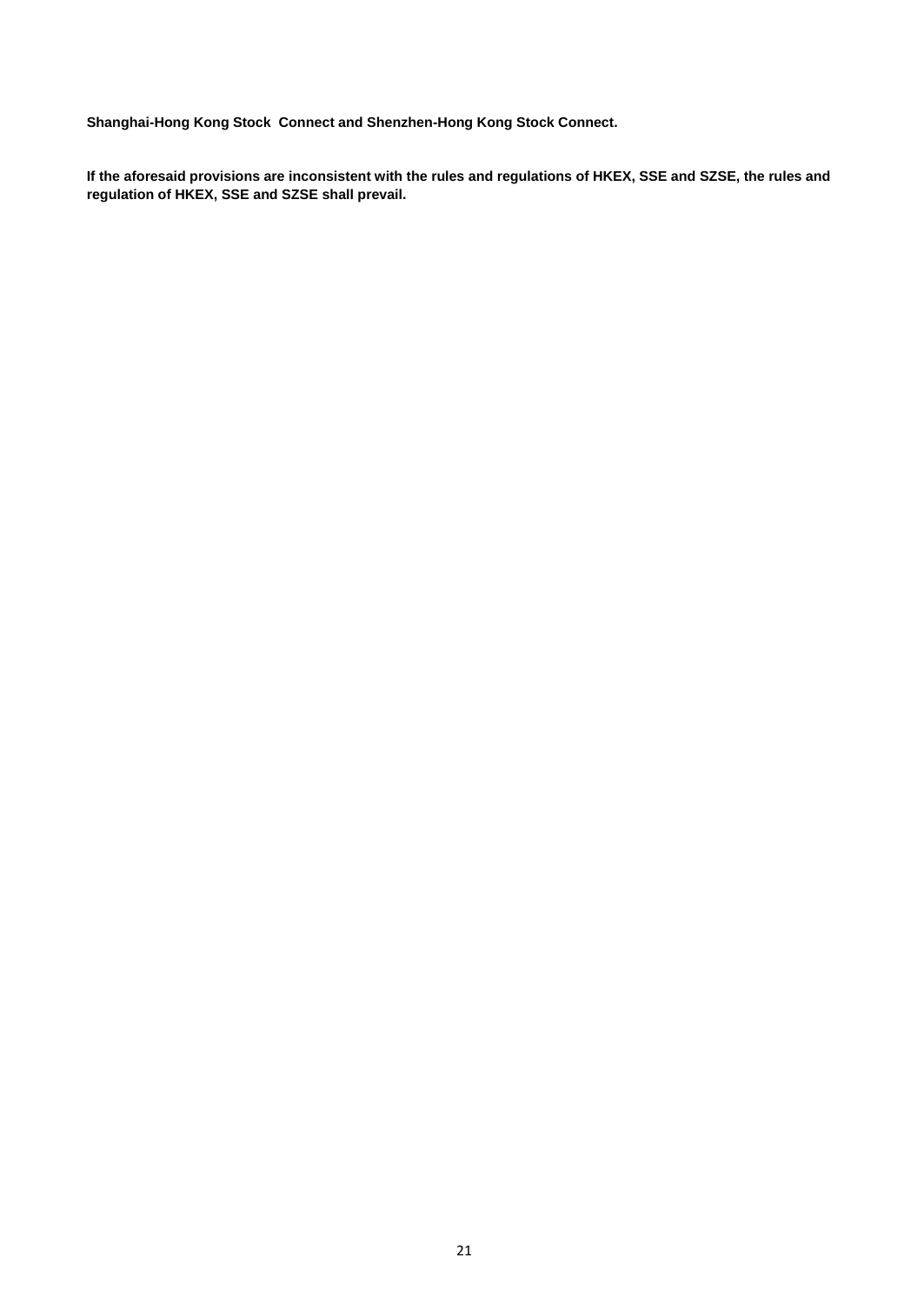# **Part 5 –Risk Disclosure Statements- Derivative Products**

This brief statement does not disclose all of the risks and other significant aspects of trading in derivative or structured products (such as Derivative Warrants, Callable Bull/Bear Contracts, Exchange Traded Funds and Equities Linked Instruments.)) (Collectively referred as "Derivative Products"). In light of the risks, you should undertake such transactions only if you understand the nature of the contracts (and contractual relationships) into which you are entering and the extent of your exposure to risk. Trading in derivative or structured products is not suitable for many members of the public. You should carefully consider whether trading is appropriate for you in light of your experience, objectives, financial resources and other relevant circumstances. If you are in doubt about this statement or any specific issue of the sale and purchase of derivative or structured products or otherwise, you should consult yoursolicitor, accountant or other independent professional adviser(s).

# **GENERAL RISK OF TRADING IN DERIVATIVES AND STRUCTURED PRODUCTS**

Derivative Products are complex and leveraged investment products. It may be not capital guaranteed and its return will be dependent on its underlying asset(s) which are affected by a wide range of factors and may rise or fall rapidly. It is very important that you should read all the relevant offering documents to fully understand the features and risks of Derivatives Products and the legal terms and conditions of the documentation for such Derivative Product before deciding to invest.

# **1. Issuer default risk**

In the event that a structured product issuer becomes insolvent and defaults on their listed securities, investors will be considered as unsecured creditors and will have no preferential claims to any assets held by the issuer. Investors should therefore pay close attention to the financial strength and credit worthiness of structured product issuers.

**Note:** "Issuers Credit Rating" showing the credit ratings of individual issuers is now available under the Issuer and Liquidity Provider Information sub-section under Derivative Warrants and under CBBCs section on the Hong Kong Exchanges and Clearing Limited ("HKEx")'s corporate website [\(http://www.hkex.com.hk/\).](http://www.hkex.com.hk/)

# **2. Uncollateralised product risk**

Uncollateralised structured products are not asset backed. In the event of issuer bankruptcy, investors can lose their entire investment. Investors should read the listing documents to determine if a product is uncollateralised.

# **3. Gearing risk**

Structured products such as derivative warrants and callable bull/bear contracts (CBBCs) are leveraged and can change in value rapidly according to the gearing ratio relative to the underlying assets. Investors should be aware that the value of a structured product may fall to zero resulting in a total loss of the initial investment.

# **4. Expiry considerations**

Structured products have an expiry date after which the issue may become worthless. Investors should be aware of the expiry time horizon and choose a product with an appropriate lifespan for their trading strategy.

# **5. Extraordinary price movements**

The price of a structured product may not match its theoretical price due to outside influences such as market supply and demand factors. As a result, actual traded prices can be higher or lower than the theoretical price.

# **6. Foreign exchange risk**

Investors trading structured products with underlying assets not denominated in Hong Kong dollars are also exposed to exchange rate risk. Currency rate fluctuations can adversely affect the underlying asset value, also affecting the structured product price.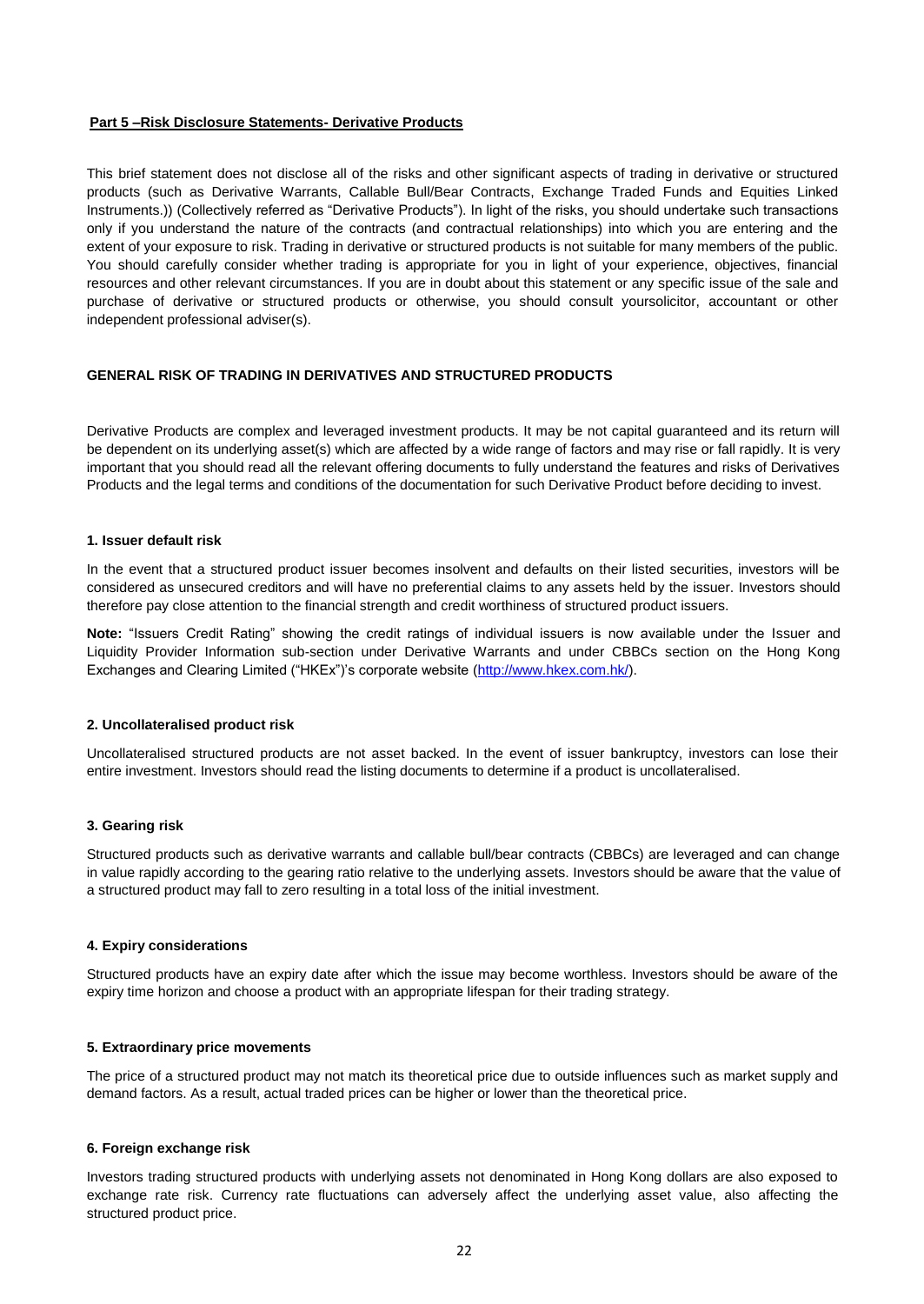# **7. Liquidity risk**

The Exchange requires all structured product issuers to appoint a liquidity provider for each individual issue. The role of liquidity providers is to provide two way quotes to facilitate trading of their products. In the event that a liquidity provider defaults or ceases to fulfill its role, investors may not be able to buy or sell the product until a new liquidity provider has been assigned.

# **SPECIFIC RISK OF TRADING DERIVATIVE WARRANTS ("DW")**

# **1. Time decay risk**

All things being equal, the value of a derivative warrant will decay over time as it approaches its expiry date. Derivative warrants should therefore not be viewed as long term investments.

# **2. Volatility risk**

Prices of derivative warrants can increase or decrease in line with the implied volatility of underlying asset price. Investors should be aware of the underlying asset volatility.

# **SPECIFIC RISK OF TRADING CALLABLE BULL/BEAR CONTRACTS ("CBBC")**

# **1. Mandatory call risk**

Investors trading CBBCs should be aware of their intraday "knockout" or mandatory call feature. A CBBC will cease trading when the underlying asset value equals the mandatory call price/level as stated in the listing documents. Investors will only be entitled to the residual value of the terminated CBBC as calculated by the product issuer in accordance with the listing documents. Investors should also note that the residual value can be zero.

# **2. Funding costs**

The issue price of a CBBC includes funding costs. Funding costs are gradually reduced over time as the CBBC moves towards expiry. The longer the duration of the CBBC, the higher the total funding costs. In the event that a CBBC is called, investors will lose the funding costs for the entire lifespan of the CBBC. The formula for calculating the funding costs are stated in the listing documents.

# **SPECIFIC RISK OF TRADING EXCHANGE TRADED FUNDS ("ETFs")**

# **1. Market risk**

ETFs are typically designed to track the performance of certain indices, market sectors, or groups of assets such as stocks, bonds, or commodities. ETF managers may use different strategies to achieve this goal, but in general they do not have the discretion to take defensive positions in declining markets. Investors must be prepared to bear the risk of loss and volatility associated with the underlying index/assets.

# **2. Tracking errors**

Tracking errors refer to the disparity in performance between an ETF and its underlying index/assets. Tracking errors can arise due to factors such as the impact of transaction fees and expenses incurred to the ETF, changes in composition of the underlying index/assets, and the ETF manager's replication strategy. (The common replication strategies include full replication/representative sampling and synthetic replication which are discussed in more detail below.)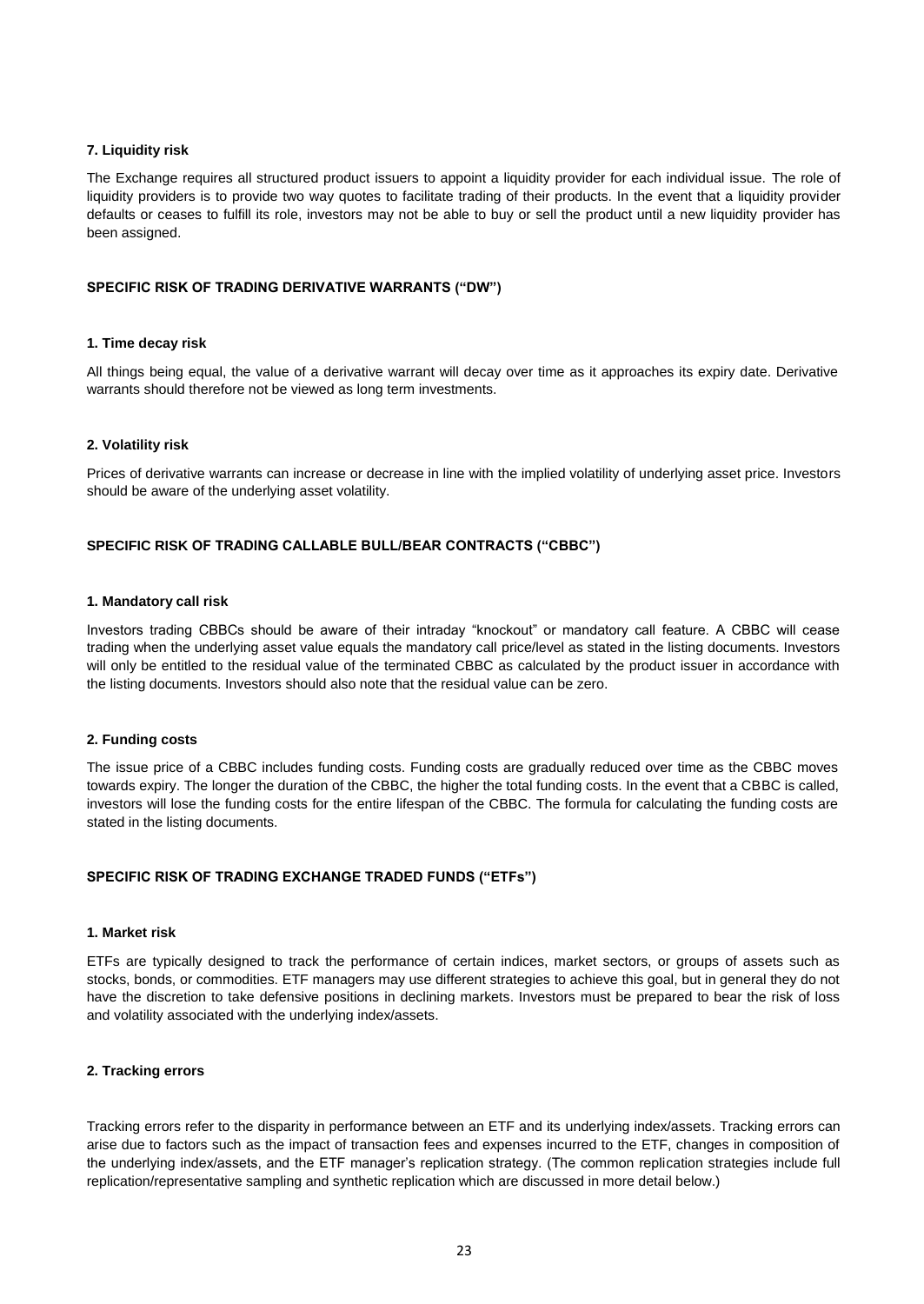# **3. Trading at discount or premium**

An ETF may be traded at a discount or premium to its Net Asset Value (NAV). This price discrepancy is caused by supply and demand factors, and may be particularly likely to emerge during periods of high market volatility and uncertainty. This phenomenon may also be observed for ETFs tracking specific markets or sectors that are subject to direct investment restrictions.

# **4. Foreign exchange risk**

Investors trading ETFs with underlying assets not denominated in Hong Kong dollars are also exposed to exchange rate risk. Currency rate fluctuations can adversely affect the underlying asset value, also affecting the ETF price.

# **5. Liquidity risk**

Securities Market Makers (SMMs) are Exchange Participants that provide liquidity to facilitate trading in ETFs. Although most ETFs are supported by one or more SMMs, there is no assurance that active trading will be maintained. In the event that the SMMs default or cease to fulfill their role, investors may not be able to buy or sell the product.

# **6. Counterparty risk involved in ETFs with different replication strategies**

# (a) Full replication and representative sampling strategies

An ETF using a full replication strategy generally aims to invest in all constituent stocks/assets in the same weightings as its benchmark. ETFs adopting a representative sampling strategy will invest in some, but not all of the relevant constituent stocks/assets. For ETFs that invest directly in the underlying assets rather than through synthetic instruments issued by third parties, counterparty risk tends to be less of concern.

# (b) Synthetic replication strategies

ETFs utilising a synthetic replication strategy use swaps or other derivative instruments to gain exposure to a benchmark. Currently, synthetic replication ETFs can be further categorized into two forms:

# i. Swap-based ETFs

- Total return swaps allow ETF managers to replicate the benchmark performance of ETFs without purchasing the underlying assets.
- Swap-based ETFs are exposed to counterparty risk of the swap dealers and may suffer losses if such dealers default or fail to honor their contractual commitments.

# ii. Derivative embedded ETFs

- ETF managers may also use other derivative instruments to synthetically replicate the economic benefit of the relevant benchmark. The derivative instruments may be issued by one or multiple issuers.
- Derivative embedded ETFs are subject to counterparty risk of the derivative instruments' issuers and may suffer losses if such issuers default or fail to honour their contractual commitments.

Even where collateral is obtained by an ETF, it is subject to the collateral provider fulfilling its obligations. There is a further risk that when the right against the collateral is exercised, the market value of the collateral could be substantially less than the amount secured resulting in significant loss to the ETF. It is important that investors understand and critically assess the implications arising due to different ETF structures and characteristics.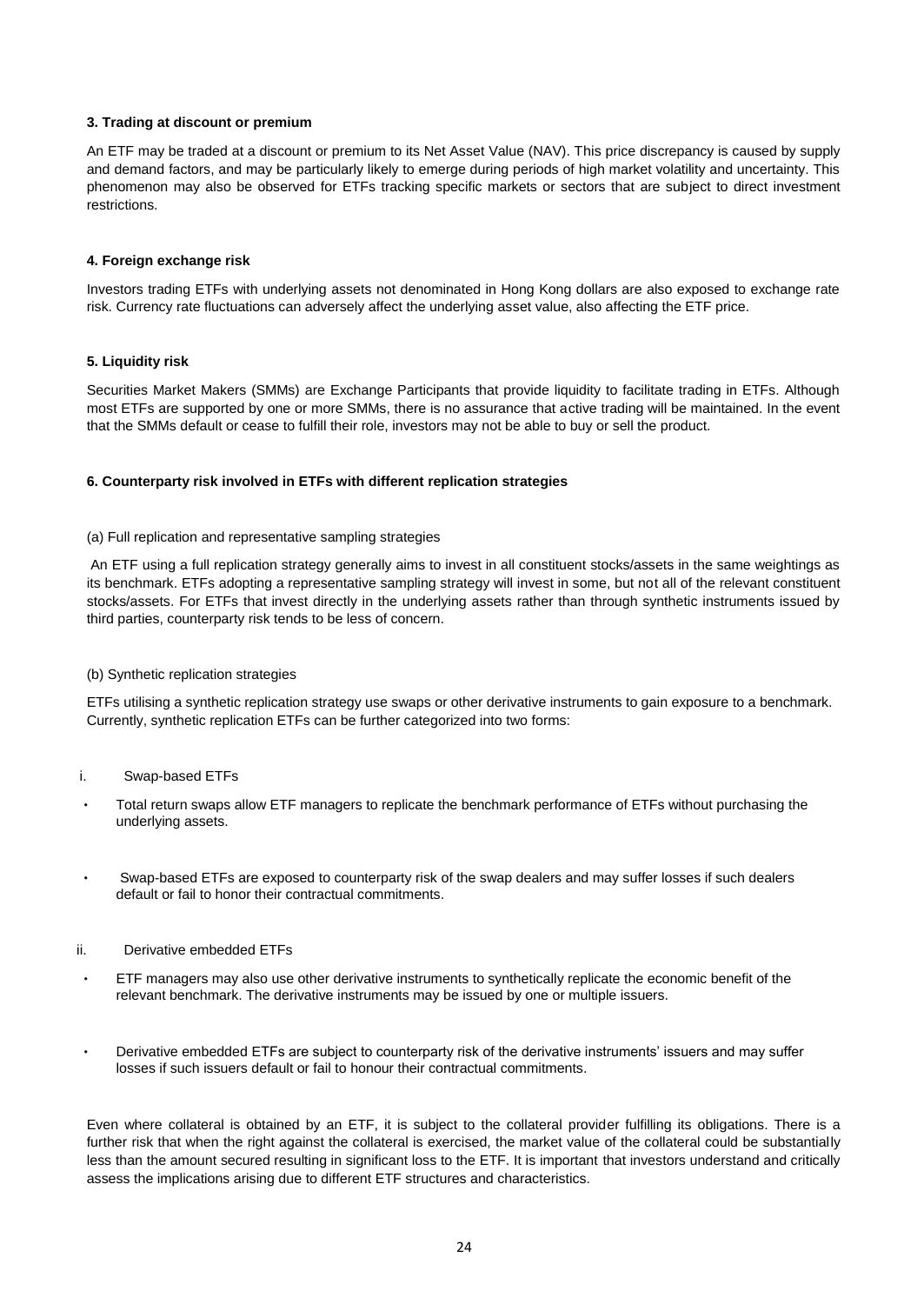# **SPECIFIC RISK OF TRADING EQUITIES LINKED INSTRUMENT ("ELI")**

ELIs are structured products involving derivatives and its return component is based on the performance of the underlying asset. When an investor purchases an ELI, he is indirectly writing an option on the underlying shares. Investors should pay attention to the points below.

- Exposure to equity market Investors are exposed to price movements in the underlying security and the stock market, the impact of dividends and corporate actions and counterparty risks. Investors must also be prepared to accept the risk of receiving the underlying shares or a payment less than their original investment.
- ‧ Possibilities of losing investment Investors may lose part or all of their investment if the price of the underlying security moves against their investment view.
- Price adjustment Investors should note that any dividend payment on the underlying security may affect its price and the payback of the ELI at expiry due to ex-dividend pricing. Investors should also note that issuers may make adjustments to the ELI due to corporate actions on the underlying security.
- ‧ Interest rates While most ELIs offer a yield that is potentially higher than the interest on fixed deposits and traditional bonds, the return on investment is limited to the potential yield of the ELI.
- Potential yield Investors should consult their brokers on fees and charges related to the purchase and sale of ELI and payment / delivery at expiry. The potential yields disseminated by HKEx have not taken fees and charges into consideration.